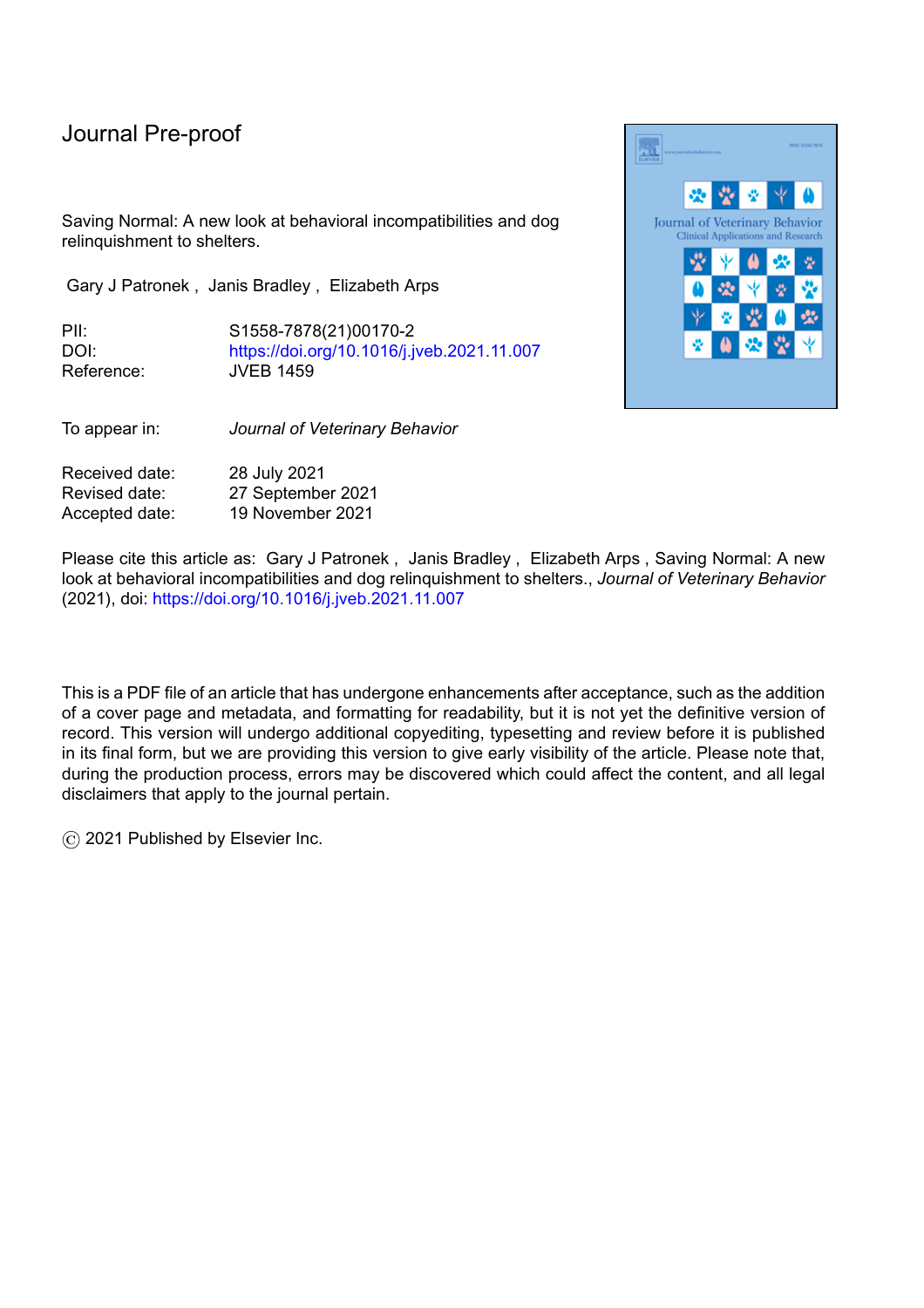Review article

### **Saving Normal: A new look at behavioral incompatibilities and dog relinquishment to shelters.**

Gary J Patronek $^{a,*}$  gary.patronek@tufts.edu, Janis Bradley $^b$ , Elizabeth Arps<sup>c</sup>

l

<sup>a</sup>Center for Animals and Public Policy, Cummings School of Veterinary Medicine at Tufts

University, North Grafton, Massachusetts

<sup>b</sup>The National Canine Research Council, Amenia, New York

<sup>c</sup>Independent research consultant

**\*Address for reprint requests and correspondence:** Gary J. Patronek, Center for Animals and

Public Policy, Cummings School of Veterinary Medicine at Tufts University, North Grafton, MA

01536

Highlights

- Lumping relinquishment reasons into categories is subjective and inconsistent.
- Choices about how many to lump together influences perception of their importance.
- Risk factor studies have failed to show a major role for behavioral incompatibilities.
- Dogs live successfully in homes without expressing some imaginary ideal of behavior.
- Shelter practices based on beliefs about relinquishment should be critically assessed.

#### Abstract

In this review, we challenge the perception that behavioral incompatibilities are an important factor driving relinquishment of dogs to shelters. This belief dates at least to the 1970's, when, in response to pet overpopulation, shelters and researchers began to collect reasons for relinquishment. We review studies on reported reasons for relinquishment, the prevalence of corresponding behaviors among owned dogs, and epidemiological analyses to determine the extent to which this perception is supported by data. With respect to analyzing reasons for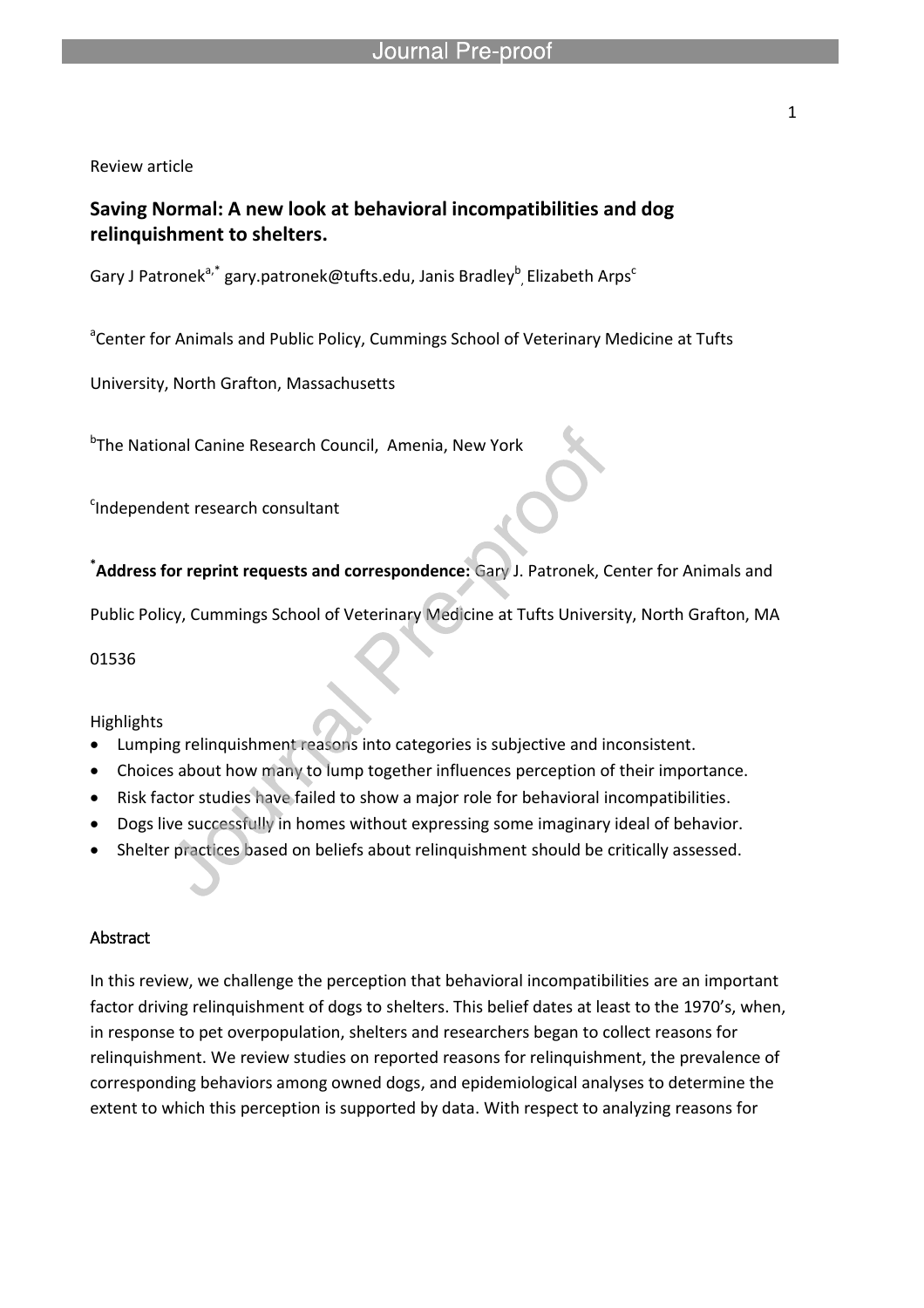relinquishment, when trying to get a handle on a new and complex problem, it is common to begin by reducing the data into categories of presumably similar items ("lumping"). However, lumping is prone to unconscious bias, and inevitably discounts differences among reasons. Additionally, we found that lumped-together behavioral incompatibilities were often compared to other reasons for relinquishment which had been split into smaller categories, giving a distorted impression of the relative weight of the behavioral reasons. This would tend to reinforce any impression relinquished dogs are behaviorally different from the owned population they are drawn from. We found only two epidemiological studies that compared a probability sample (control group) of owned dogs with relinquished dogs to assess risk associated with various behaviors. Neither study provides compelling evidence that particular behavioral incompatibilities are a strong determining factor in the decision to relinquish most dogs. Our review of studies of behaviors in owned dogs, moreover, reinforces what we already know from daily life – that dogs can and do live successfully in homes without expressing some ideal of canine behavior. Behavioral assessment and modification, along with restricting the potential adopter pool, can delay or limit adoption, and is often justified by shelters, in part, to prevent returns, despite the small proportion of all adopted dogs being returned for behavioral reasons (~6—9%). Delays in adoption extend dogs' exposure to the stress of a shelter environment where their behavior may deteriorate, reduce the capacity of the shelter, and consume scarce staff time. A comprehensive view of the relinquishment data may help shelters reconsider the value of behavior evaluations relative to the welfare of the entire shelter population and better tailor their investment in behavior modification to their particular circumstances.

#### **Keywords**

animal shelter; relinquishment; dog behavior

#### **Introduction**

 $\overline{a}$ 

This is the third in a series of papers (Patronek & Bradley, 2016; Patronek et al., 2019) in which we explore various aspects of the role of canine behavior problems (which we hereafter reframe as *behavioral incompatibilities* or simply as *behaviors*) in the perception and management of dogs in shelters.<sup>1</sup> In our experience, there remain lingering beliefs that

 $1$  We adopt this convention because the phrase "behavior problems" implies that clearly defined canine behaviors have been shown to be consistently maladaptive for co-habitation with humans. We prefer the term, "behavioral incompatibilities," as we can only say with confidence that some individual humans sometimes find some behaviors incompatible with their expectations of a satisfying human/canine relationship. This distinction is important because we do not know the extent of agreement among pet owners regarding which behaviors they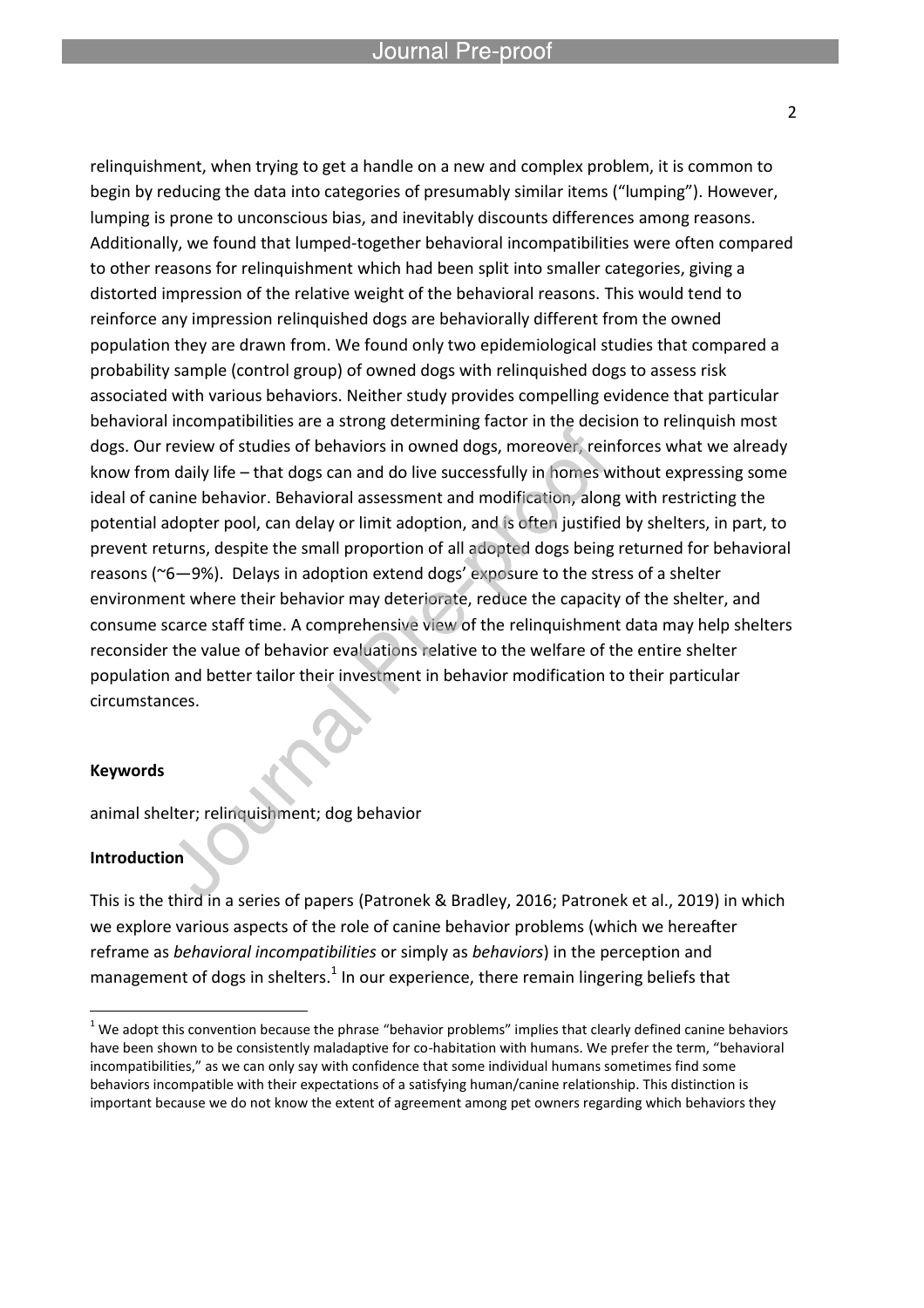l

behaviorally, the general population of shelter dogs is somehow substantially different from the population of owned dogs from which they came, that these differences play a large role in dogs' relinquishment to shelters, and that consequently, various specific behaviors need to be rigorously screened for, and sometimes modified, in shelters prior to adoption to prevent returns and/or promote public safety.

The consequences of these beliefs may not always be optimal for dogs or shelters. They include devoting valuable time and scarce resources to attempt to identify dogs expressing these hypothetically incompatible behaviors using error-prone (Stephen & Ledger, 2007; Patronek & Bradley, 2016; Normando et al., 2019;), unvalidated behavior evaluations (Patronek et al., 2019). The consequences for dogs who are identified as expressing potentially incompatible behaviors include eliminating them from the shelter's adoption pool, sometimes via euthanasia (Marston et al., 2004; Bollen & Horowitz, 2008), having their stay in the shelter extended to perform behavioral modification before making them available for adoption, or limiting the type of home considered suitable, thereby further extending their stay in the shelter where the stress may promote deterioration of their physical and mental well-being. A contrary opinion holds that these procedures, despite being time-consuming and resource-intensive, may be best practices necessary to optimize canine welfare and promote successful integration into the new home after adoption. There is a large middle ground between these two extremes as well.

In an attempt to shed additional light on the issue of dog behavior and relinquishment to shelters, with the goal of helping shelters assess their practices using a data-based approach, we will examine how behavioral reasons for relinquishment have been assessed in the literature, the prevalence of various behaviors in both owned and relinquished dogs, and will review epidemiological studies where the frequency of behaviors reported for owned and relinquished dogs are directly compared (risk factor studies) to determine whether any specific behaviors have been reliably identified that owners consistently find objectionable in a pet dog. We will also discuss the limitations of these various studies and data collection methods. Although data are presented from studies in various countries, our recommendations and comments are from a US sheltering perspective.

#### **A brief history of unwanted behavior as a driver of relinquishment**

 $\overline{a}$ 

consider irksome or even how those behaviors are defined, nor do we know the extent to which they actually put relationships at risk.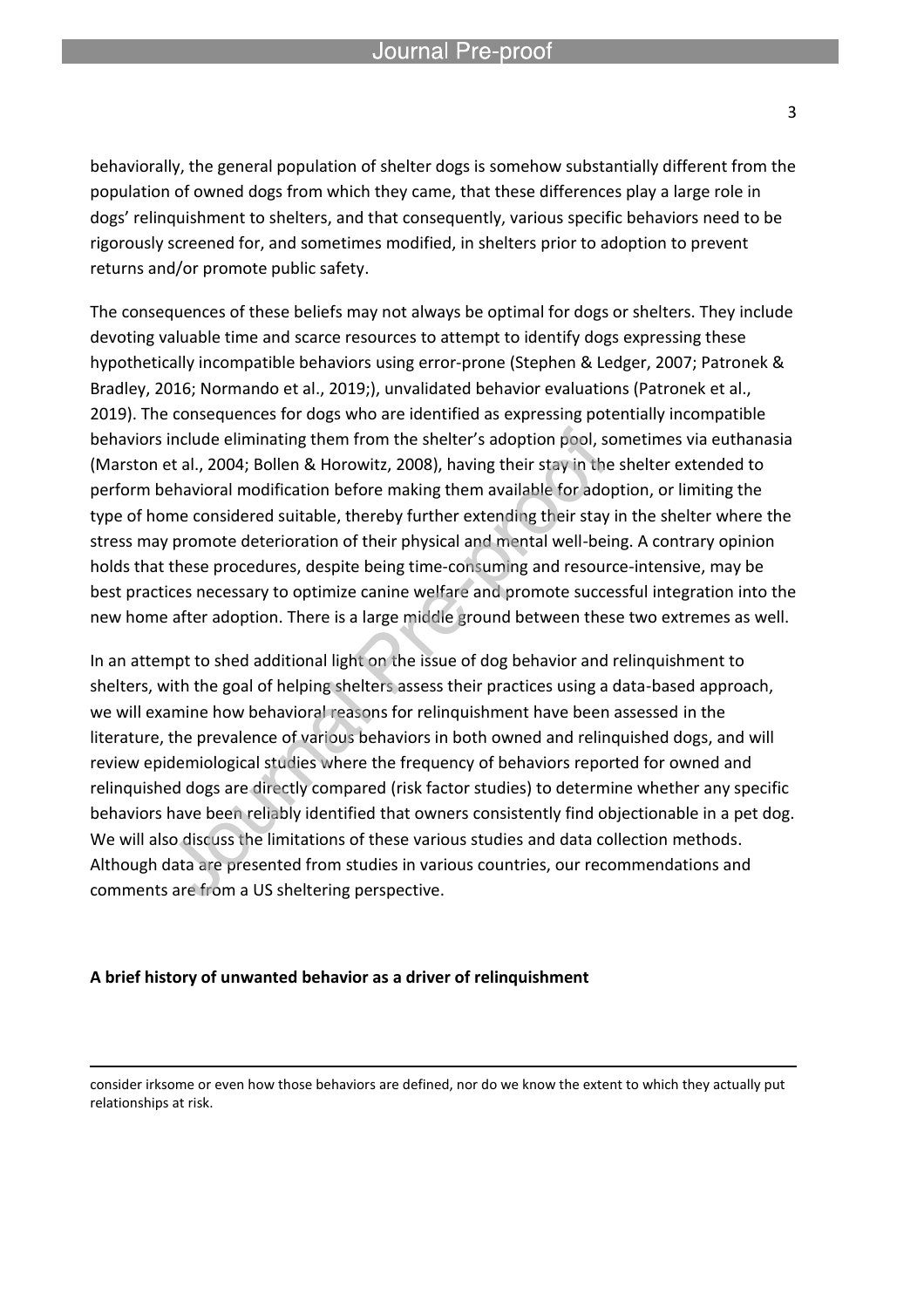To the best of our knowledge, the relinquishment (and subsequent euthanasia) of dogs as a societal and animal welfare concern was first formally reported in the scientific literature (as opposed to being confined to discussions within the animal welfare community) in a paper published in the 1970s (Anonymous, 1971). This was followed shortly thereafter by two national conferences in the US attended by a much broader group of stakeholders, including, likely for the first time, leaders in the veterinary profession (Anonymous, 1974, 1976; Drenan, 1974). Concurrently, and consistent with the recommendations from these two meetings, a variety of interventions were promoted by national and regional animal welfare groups. These mostly focused on reducing unwanted births in pets. To support that goal, education of the public about the health and behavioral benefits of sterilization, development of non-surgical sterilization methods, and legislative efforts to promote sterilization (particularly prior to adoption from shelters) were advocated, as was increased compliance with licensing and more effective control of stray dogs (Rowan & Williams, 1987; Carter, 1990; Moulton et al., 1991; Olson et al., 1991).

To gain further understanding of the roots of the relinquishment problem, some shelters/investigators began tabulating reasons for relinquishment. To our knowledge, the earliest of these studies was published in 1976 (Wilbur, 1976). A brief description of selected results from studies published between 1976 and 2020 is presented in **Table 1A**. It is well known that the reasons included a plethora of owner financial, health and lifestyle issues, pet characteristics including health problems, as well as a long list of behavioral incompatibilities between dogs and owners. Collectively, this body of work remains highly influential, particularly with respect to the role of dog behavior. However, it is important to note that, in general, behavioral reasons taken together are almost always less common than all other reasons taken together. Nevertheless, in full disclosure, in some cases frequencies are difficult to ascertain because of multiple reasons being allowed.

Unfortunately, one unintended consequence of collecting relinquishment reasons was that the bar was raised for what was considered a suitable new home for a dog living in a shelter. Shelters began to use reasons they heard given by owners for relinquishment in developing screening questions for prospective adopters. Without simultaneous consideration of comparative data about dogs living successfully in homes, there was no supporting evidence that the traits or behaviors reported constituted actual risk factors (ie, occurring more frequently in relinquished than in owned dogs), or even what the behaviors actually looked like when expressed in a home.

To our knowledge, only one review of adopter screening policies has been published (Griffin et al., 2020). In that study, eighty-two rehoming organizations in the UK responded to a survey. One in five reported using screening criteria to match specific dogs with prospective adopters,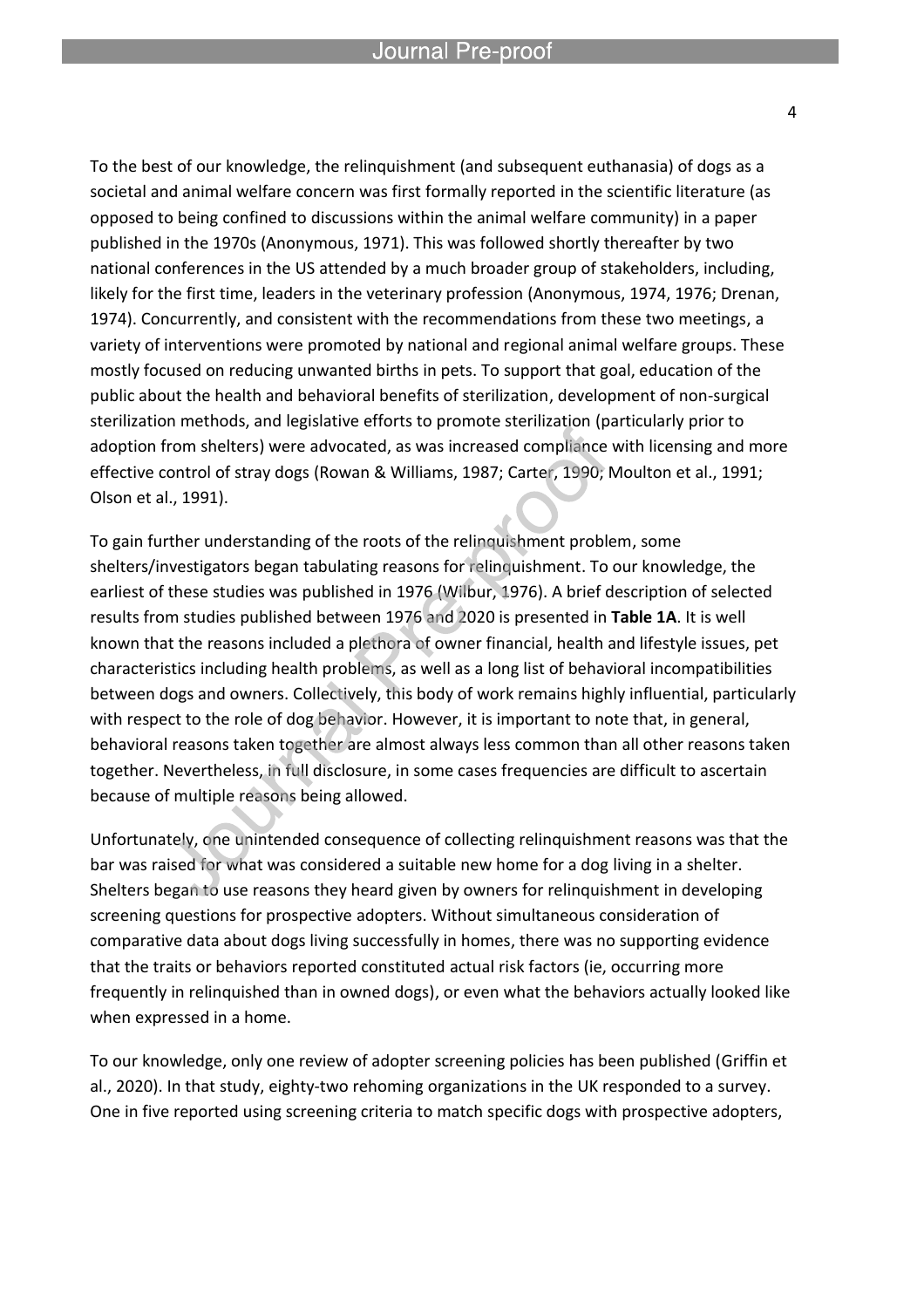most commonly to exclude families with children from adopting specific dogs. A wide variety of factors were considered by various shelters that could potentially disqualify a person from adopting. Moreover, there appeared to be little consistency in how these criteria were applied. One example of adopter pool exclusions from our own experience in the US, was of shelters where if staff began to encounter dogs relinquished because they were described as too active, then policies might be set in place to discourage, if not outright prohibit, adoption of dogs to people who did not have a fenced in yard or worked all day. Or shelter personnel might suspect that a dog had expressed separation anxiety in its former home, again disqualifying potential adopters who worked outside the home. A particularly ironic "catch-22" was that not having a job (and presumably being at home more of the day) could also preclude adoption. Sometimes, any large, young dog who did not display placid behavior could be presumed to be hyperactive, which could result in not being adopted into a home with young children. While the goal of ensuring the best match was well-intentioned, in all too many shelters, simply due to capacity issues, denial of an adoption translated into a death sentence.

#### **Lumping vs. splitting – what are we actually counting?**

l

As Deborah Stone has eloquently described in her book "*Counting: How we use numbers to decide what matters*", our attempts at counting and classifying in order to make sense of any phenomenon are imbued with ethical and subjective components that we often fail to appreciate (Stone, 2020). As Dr. Stone points out, categories are often not biological facts but mental or social constructs, and every counting rule which creates a category involves a human judgment about which things belong together and which things are different. Importantly, categorization inevitably involves deciding which differences to ignore. Therefore, how various reasons contribute to our understanding of relinquishment is heavily influenced by how we choose to group them in the first place. For example, it may not seem unreasonable to lump reasons as different as aggression to other animals and inappropriate elimination into the same category for purposes of exploring the data, but it is important to recognize that decision has a highly subjective component, especially if the individuals doing that type of grouping already have strong prior beliefs about the role of dog behavior in relinquishment. We wonder how much of current belief about the role of behavioral incompatibilities harks back to the choices about lumping vs. splitting when these various reasons were tabulated. This is a challenge in many fields of scientific investigation (Zerubavel, 1996). For shelter dogs, if all behavioral incompatibilities are lumped together into a single category and other types of reasons (e.g., lifestyle, economic) are looked at individually, especially if there are a large number of other categories, then it may be technically correct to state that "behavior" lumped together is the most common reason for relinquishment. As previously noted, although there is admittedly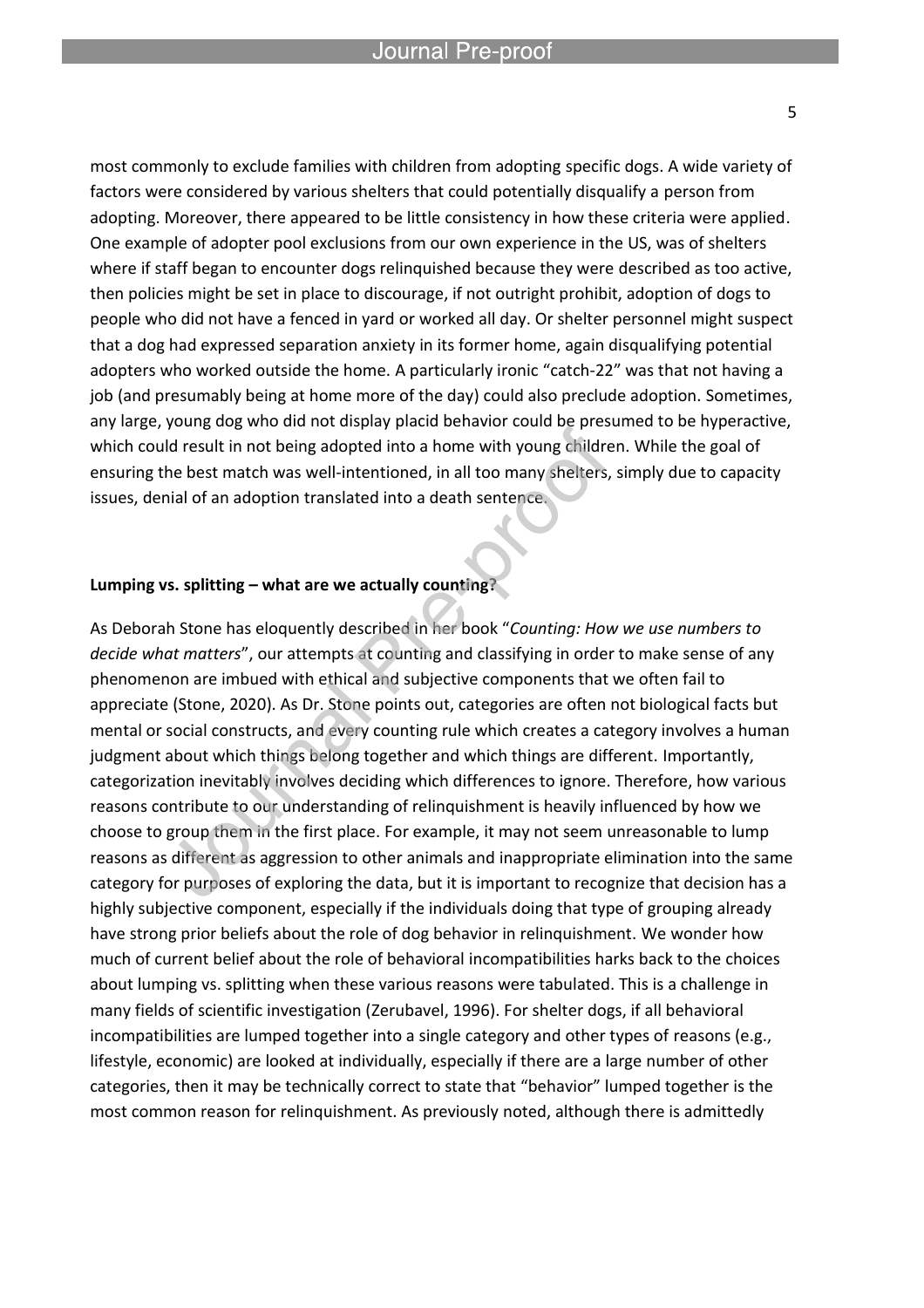l

imprecision in the available data, all behavioral reasons lumped together tend to be less common than all other reasons lumped together, in some cases, dramatically so (Jensen et al., 2020). The lumping of non-behavioral reasons into vaguely defined categories (e.g., "lifestyle", "family-related", "health", "housing issues") is similarly problematic, but perhaps less likely than the label "behavior" to suggest a single solution.

Beyond the lumping/splitting issue, Lambert et al. (2015) expressed a number of other concerns regarding methodological inconsistency among studies reporting reasons for relinquishment. These include the frequent lack of definition of a particular behavior itself and of behavior problems, the inconsistency in reporting of the number of reasons relinquishers were instructed/allowed to report, and of whether respondents were given a list to respond to or given open ended questions, among others. For example, two studies specifically allowed up to five reasons to be provided (Salman et al., 1998; Weiss et al., 2014). Another study that collected data from interviews with relinquishers at a Los Angeles shelter allowed respondents to "indicate as many reasons as they wished" (Dolan et al., 2015). It is unknown whether allowing multiple reasons overall to be selected in some of the studies may have encouraged respondents to report more behavioral incompatibilities than would have been offered if owners had to think of reasons themselves or prioritize a single, over-riding reason. The paper by Scott et al. (2018) raises the question of whether providing free text responses vs. a series of pre-ordained choices might affect our understanding of these reasons, because in that study the most common behavior complaints from owners were of behaviors that were not specified in the survey. Regardless, the only study which found that behavioral incompatibilities lumped together accounted for a greater percentage of reasons in comparison to any single nonbehavioral reason, involved a small convenience sample (Kwan & Bain, 2013). This was also the only sample in which owners providing information were explicitly informed that their responses would not be seen by shelter staff (and potentially affect the fate of their dog). Moreover, when researchers (or shelters) take behaviors as diverse in motivation and expression as showing anxious actions when left alone and showing enthusiasm for physical activity, and then lump them together under a single category of "behavior problems," it becomes misleading if the only thing they have in common is that they sometimes annoy some people.

A question that has long concerned shelters is to what degree people relinquishing a dog honestly and/or accurately report behavior. One small study (n=54) attempted to assess this (Segurson et al., 2005). All owners relinquishing a dog filled out the commonly used Canine Behavioral Assessment and Research Questionnaire (C-BARQ) at intake. In C-BARQ, owners are asked to rate their dogs from 0 to 4 according to how frequently or how intensely they express 103 behaviors, which are then grouped and given a score for each of 7 behavior groupings (e.g., activity level, owner directed aggression, separation related behavior, etc.). A score of 0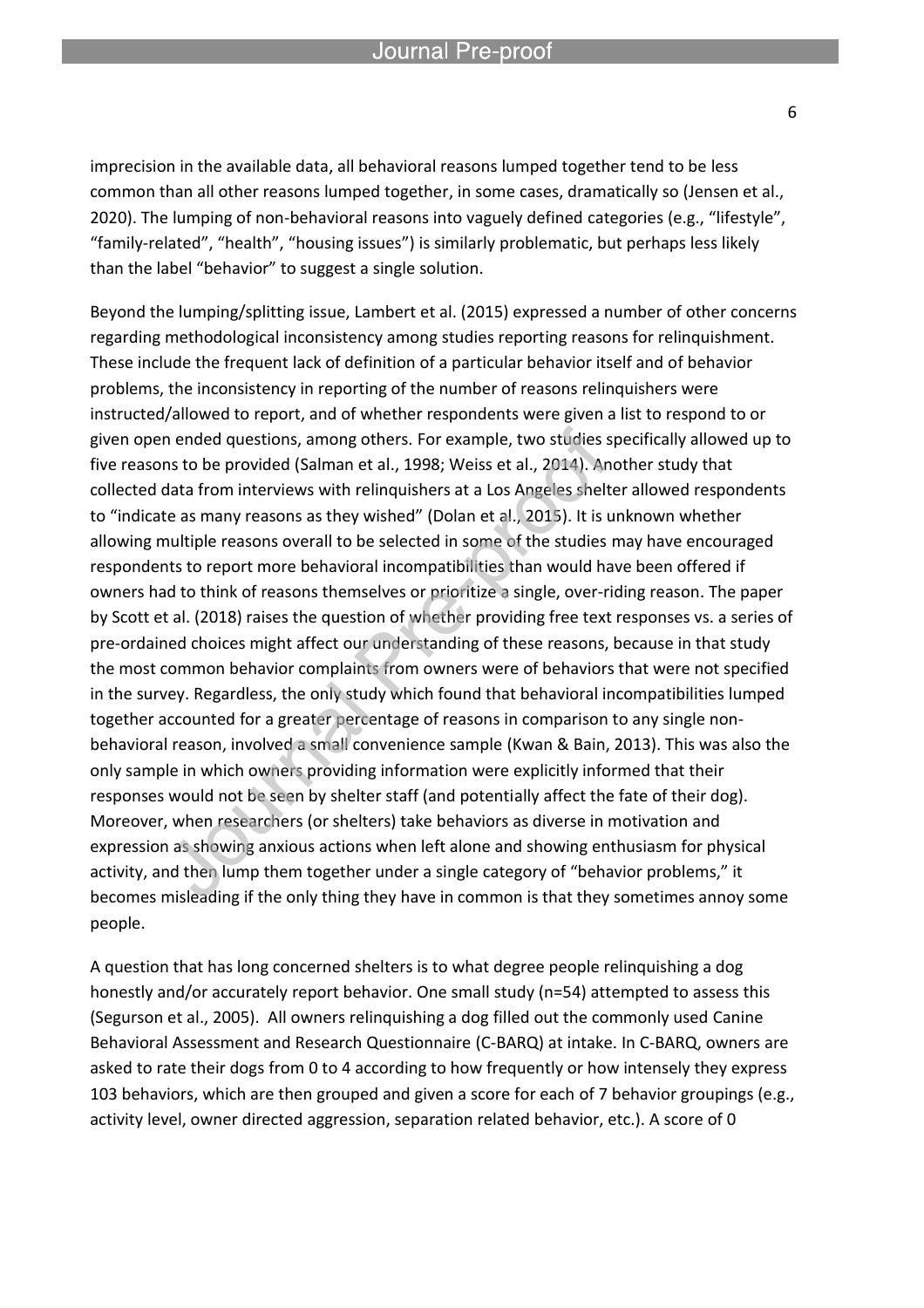represents the absence of the behavior, with scores of 1 through 4 representing increasing severity of the problem. One group of relinquishers (n=27) were told their information would remain confidential and a second group (n=27) were told their information would be shared (not confidential) and used to help place their dogs. Mean and median scores were calculated for the behavior categories in each group. Only two of the behavior categories (owner-directed aggression and fear of strangers) had significantly higher scores in the confidential group compared to the non-confidential group, but scores in both groups were very low (Ownerdirected aggression: 0.68 [0.50] and 0.23 [0.0]; Fear of strangers: (1.2 [1.0] and 0.6 [0.08], for confidential and non-confidential groups, and mean [median] scores, respectively. However, when we compare the mean and median scores between the 2 groups, both the confidential and non-confidential respondents report levels of behavior between 0 and 1.2 out of a maximum score of 4.

Another factor that can reinforce negative beliefs about shelter dogs and their behavior is the return of an adopted dog to the shelter, which is referenced by some (i.e., Shore, 2005; Diesel et al., 2008) as the so-called "failed adoption." This choice of descriptor potentially carries the pejorative implication that the return was due to dog-related problems, as opposed to an owner-related issue. At the extreme, the returned dog may be in jeopardy of never being able to be matched with a permanent home due to the stigma of what is believed to be a very bad outcome. This is understandable, because shelter workers may have had time to develop a relationship with a dog under their care as well as with the adopter. Thus, due to the level of personal investment, a return may stand out and exert a disproportionate influence on perception about the risk of return for other dogs and other adoptions. To be fair, this perception is bolstered by some data. For example, in the handful of studies where reasons for return were reported, behavioral incompatibilities were listed as a prominent reason, ranging from approximately 38–90% of returns (**Table 1B**). Nevertheless, we characterize this reaction as disproportionate because, overall, studies indicate that the proportion of adopted dogs overall known to be returned to the shelter for any reason, including behavior, remains rather low (Patronek, 1995 (18.8%); Wells & Hepper, 2000 (6.5%); Marston et al., 2004 (7.2%); Mondelli et al., 2004 (13% females, 17% males); Diesel et al., 2008 (14.7%)). These numbers become even less worrisome when viewed in the context of the proportion of dogs returned for behavioral reasons, which in three studies for which data on both returns and reasons were available, is in the range of 6–9% of all adopted dogs (Wells & Hepper, 2000 (5.6%); Mondelli et al., 2004(~6%); Diesel et al., 2008 (8.6%)). Indeed, one summary of outcomes based on 21,409 records of dogs admitted to a large municipal shelter in the southwestern USA questioned the whole framing of a return as a "failed adoption" as opposed to a potential opportunity, akin to being placed in a temporary foster home, to learn more about the dog's behavior and needs in a home environment without the stressors inherent in a shelter (Patronek & Crowe, 2018). Of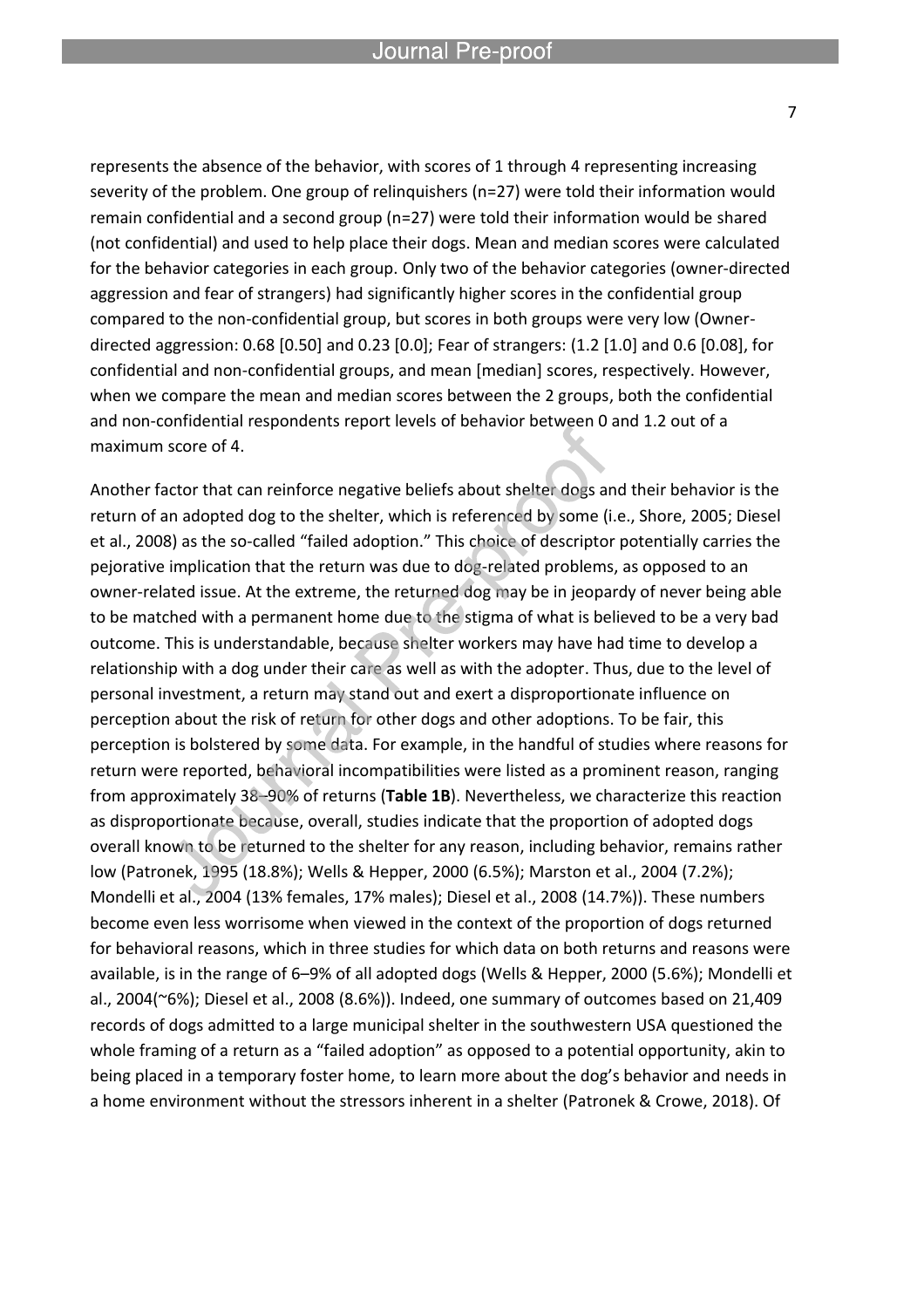816 (~3.8%) dogs returned within 30 days of adoption, almost all were subsequently readopted (96.9%), with a median (mean) length of stay of 4 (10) days. It should be noted, however, that in the study any dogs returned after 30 days were recorded as a regular surrender, and not as an adoption return (Patronek & Crowe, 2018).

#### *Behavior of owned dogs*

In considering the question of the role of behavioral incompatibilities between dogs and their owners, we would do well to consider the words of one of the pioneers in the field of veterinary behavior, Victoria Voith. Referring to a survey of a large sample of veterinary clients she completed more than three decades ago, Dr. Voith reminded us that "clearly many people keep pets despite behaviors the owners consider problems" (Voith, 2009). She refers specifically to a 1981 sample of 711 dog owners at the Veterinary Hospital of the University of Pennsylvania that found that 42% of owners who completed the questionnaire reported that their dog engaged in at least one behavior they found problematic (Voith et al., 1992). Subsequent studies in general veterinary practice settings have generally confirmed these findings (Vacalopoulous & Anderson, 1993; Guy et al., 2001) (**Table 2**).

With respect to dogs and owners in the general population, three studies involved a probability sample (Patronek et al., 1996; New et al., 2000; Kobelt et al., 2003) (as opposed to a convenience sample), and those results also indicated that many owners lived with dogs some might consider as problematic. From our own personal experience, we find this not at all surprising when considering the behavior of the dogs owned by our own friends and family, as well as dogs owned by one author's (GJP) thousands of veterinary clients over the years. Being loved and cherished is not incompatible with having some behaviors or habits owners might prefer dogs not have, if given the choice. Two studies on recently acquired dogs have directly addressed this issue. In a sample of owners who are participants in the 'Generation Pup' longitudinal study in the United Kingdom and Republic of Ireland, owners reported that approximately a third of dogs exhibited behaviors that could qualify as a behavioral incompatibility when they were 6 (n=302/965) and/or 9 months of age (n=276/784) (Lord et al., 2020). Yet, despite the occurrence of these behaviors, many of the surveyed owners did not characterize them as being problematic (Lord et al., 2020). The authors stressed the complexity and importance of owners' perceptions, which involve much more than "the characteristics, nature, and severity of the behavior". In a separate study, a convenience sample of 107 persons who adopted a dog from a shelter in Australia were surveyed anywhere between 5–75 days post-adoption (Scott et al., 2018). As shown in **Table 2**, the owners who responded were overwhelmingly satisfied with their dogs overall (very satisfied: n=90; satisfied: n=12), and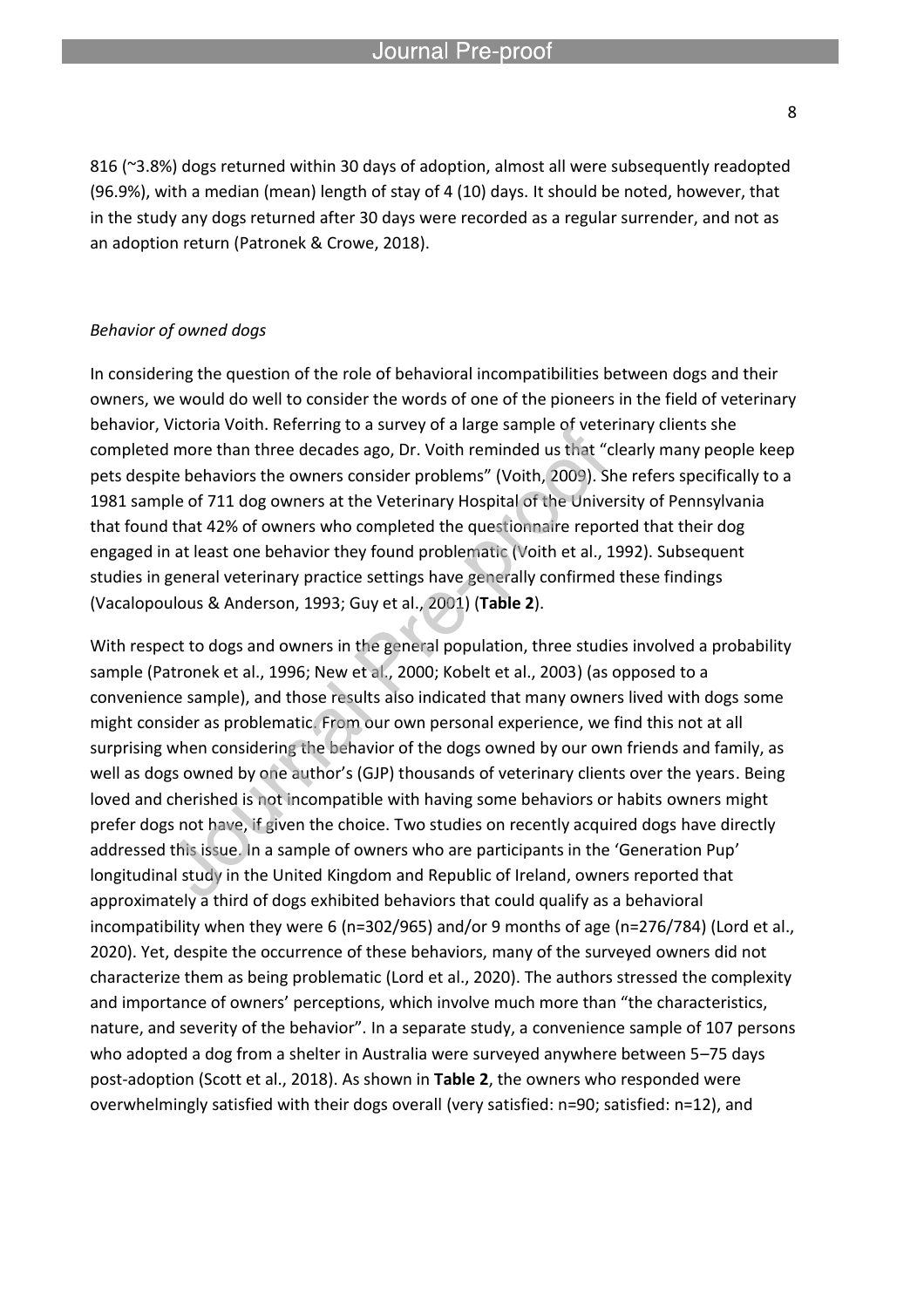mostly satisfied with their dogs' behavior (very satisfied: n=69; satisfied: n=28), despite the fact that over half reported that they had experienced an "undesirable behavior" with their dog (n=57).

It is difficult to know what might be concluded with respect to prevalence of various behaviors as described in studies based on investigator-selected (e.g., Blackwell et al., 2008; Casey et al., 2014) or self-selected convenience samples of owners (e.g., Dinwoodie et al., 2019; Yamada et al., 2019) where the potential for bias is high (Tyrer & Heyman, 2016). Similarly, tabulating the frequencies of various behaviors among dogs presented to specialized animal behavior practices (Landsberg, 1991; Bamberger and Houpt, 2006; Col et al., 2016) cannot provide any hints as to prevalence of specific behavioral incompatibilities among all owned dogs in the general population. Such studies can, however, provide a window into the range of behaviors owners experience. Taken together, these studies make it clear that many owners find it possible to live with dogs whose behavior other owners might decide is cause for relinquishment. Indeed, numerically, in consideration of the approximate size of the owned population (~78 million dogs) in the USA compared with the estimated relinquished population per year (~3 million), which includes litters of puppies, far more people live with dogs described as having behavioral incompatibilities than chose to relinquish them to a shelter (ASPCA, 2021).

#### **Behavior as a risk factor, rather than a reason, for relinquishment**

l

To pursue more scientifically-based solutions to the pet relinquishment problem in the USA, in 1993, a group of national stakeholders began to collaborate as the National Council for Pet Population Study and Policy (NCPPSP) (Anonymous, 1993). Their goal was to gather scientifically sound data and map out appropriate epidemiologic studies to better clarify the problem of unwanted pets. An important feature of their study was to obtain a representative national sample of dogs currently living in homes for comparison to dogs relinquished to shelters. Indeed, the work of the NCPPSP was critical in highlighting the difference between a reason and a risk factor for relinquishment – i.e., that a reason becomes a risk factor only when it is more common in the relinquished population than in the owned population.

For their case-control study to identify risk factors for relinquishment (New et al., 2000), the NCPPSP used responses from 2,092 owners relinquishing 2,631 dogs and puppies to 12 shelters in four regions of the US between February 1995 and April 1996 (Regional Shelter Relinquishment Survey). Surveys were administered in-person on randomly selected days for one year by different trained interviewers at each location. The responses from relinquishing owners were then compared to responses from a nationally representative sample of 3,434 dog-owning US household (National Household Survey) who were members of a consumer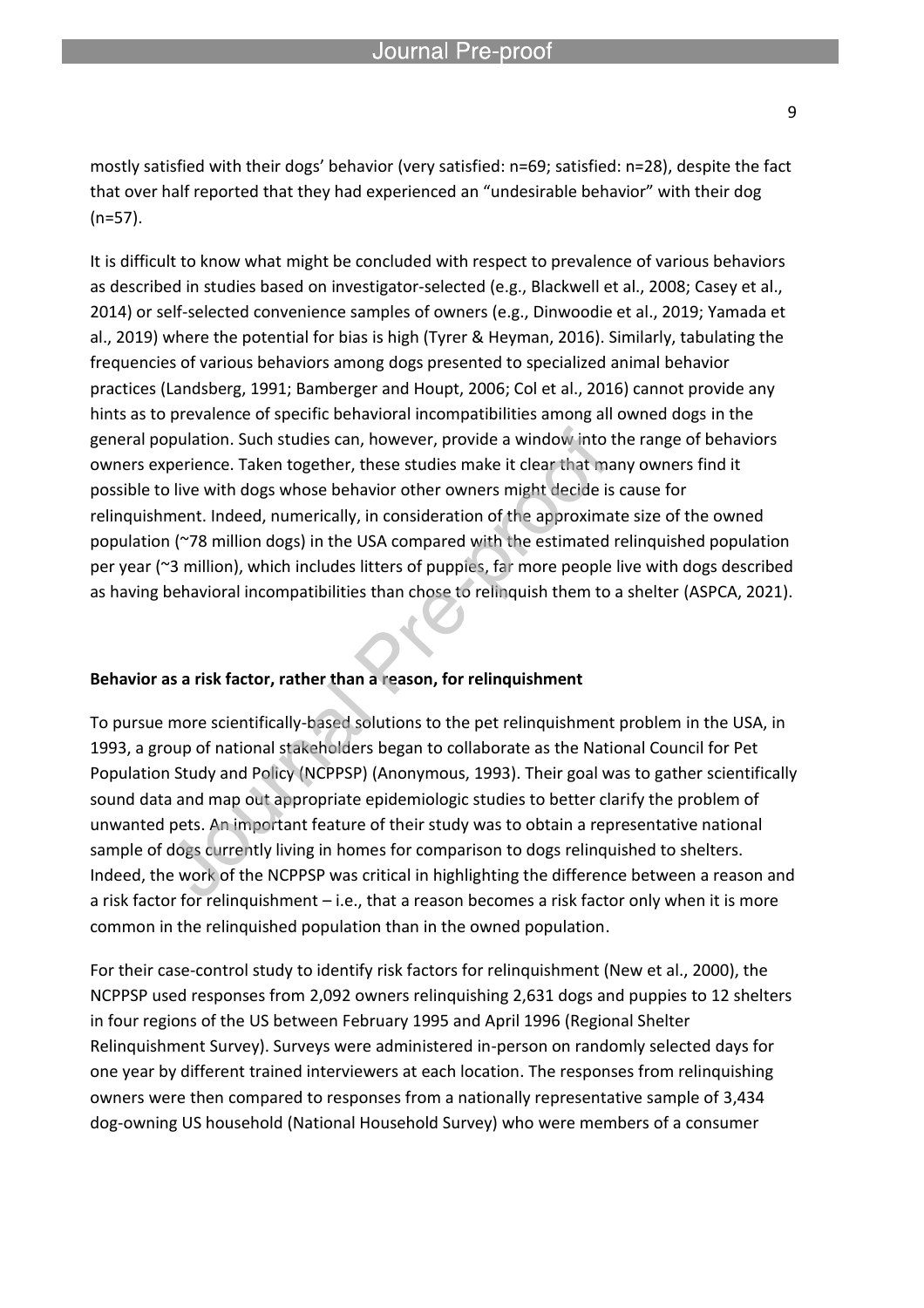panel maintained by a commercial research company. To facilitate using the data in a planned study to explore the rehoming of pets to other sources, approximately half of the control households were selected because they had a dog or cat leave the household during the previous year. With one exception (i.e. the source of dog), the National Household Survey contained the same questions as the Regional Shelter Relinquishment Survey. However, control households completed their surveys at home and returned them by mail rather than being interviewed in person, as was done for the relinquishing owners. With respect to dog behavior, respondents were asked to report the frequency (i.e., "always/almost always", "most of the time", "some of the time", "rarely/never") of multiple different behavioral incompatibilities (i.e., soiling in the house, damaging things in or outside the home, being overly-active, being too noisy, escaping from yard, showing fear, growling/hissing/snapping/attempting to bite people or other animals, attacking or starting a fight with other animals), for the month immediately prior (for controls) and the month prior to relinquishment (for cases). Whether the dog had bitten a person was scored dichotomously (Yes/No) as an additional variable.

The results of the NCPPSP risk factor study indicated that only one of the surveyed behaviors, soiling in the home, was associated with a statistically significantly increased risk of relinquishment at any frequency of reported occurrence (i.e., "always/almost always", "most of the time", or "some of the time")(odds ratio (OR), 3.7, [95% CI:2.7–4.9], OR, 2.7 [95% CI: 2.1– 3.2], OR, 1.2 [95% CI: 1.1–1.4]) (**Figure 1A**). Showing fear behavior, being hyperactive, and damaging things were all associated with a significantly increased risk when observed "always/almost always" or "most of the time" (fear: OR, 2.8, [95% CI: 2.0–4.0] and OR, 1.9, [95% CI: 1.5–2.5], respectively; hyperactive: OR, 3.2 [95% CI: 2.6–3.9] and OR, 1.7 [95% CI: 1.5– 2.1], respectively; damages things: OR, 2.7 [95% CI: 2.0–3.5] and OR, 2.2 [95% CI: 1.7–2.8], respectively. By contrast, escaping from the yard or being too noisy "some of the time" was associated with a decreased risk of relinquishment (OR, 0.5 [95% CI: 0.4-0.6] and OR, 0.8 [95% CI: 0.7–0.9] for escaping and being noisy, respectively) (New et al., 2000).

The results for three aggression variables in the NCPPSP study were somewhat contradictory with respect to reported frequency of the behaviors and whether they increased or decreased risk of relinquishment. For example, aggression to people (i.e., growling, hissing, snapping or attempting to bite) was not statistically significant when observed "always/almost always" or "some of the time", but when reported to occur "most of the time", a frequency between "always" and "some of the time", the authors described it as statistically significant (OR, 1.5 [95% CI: 1.0–2.1]). By comparison, more relinquished dogs (246/2020; 12.2%) than dogs living in households (154/3418; 4.5%) were reported as actually having bitten a person, with a statistically significant increased risk of relinquishment (OR, 2.9 [95% CI: 2.4–3.6]). Aggression to other animals also measured by frequency of growling, hissing, snapping, or attempting to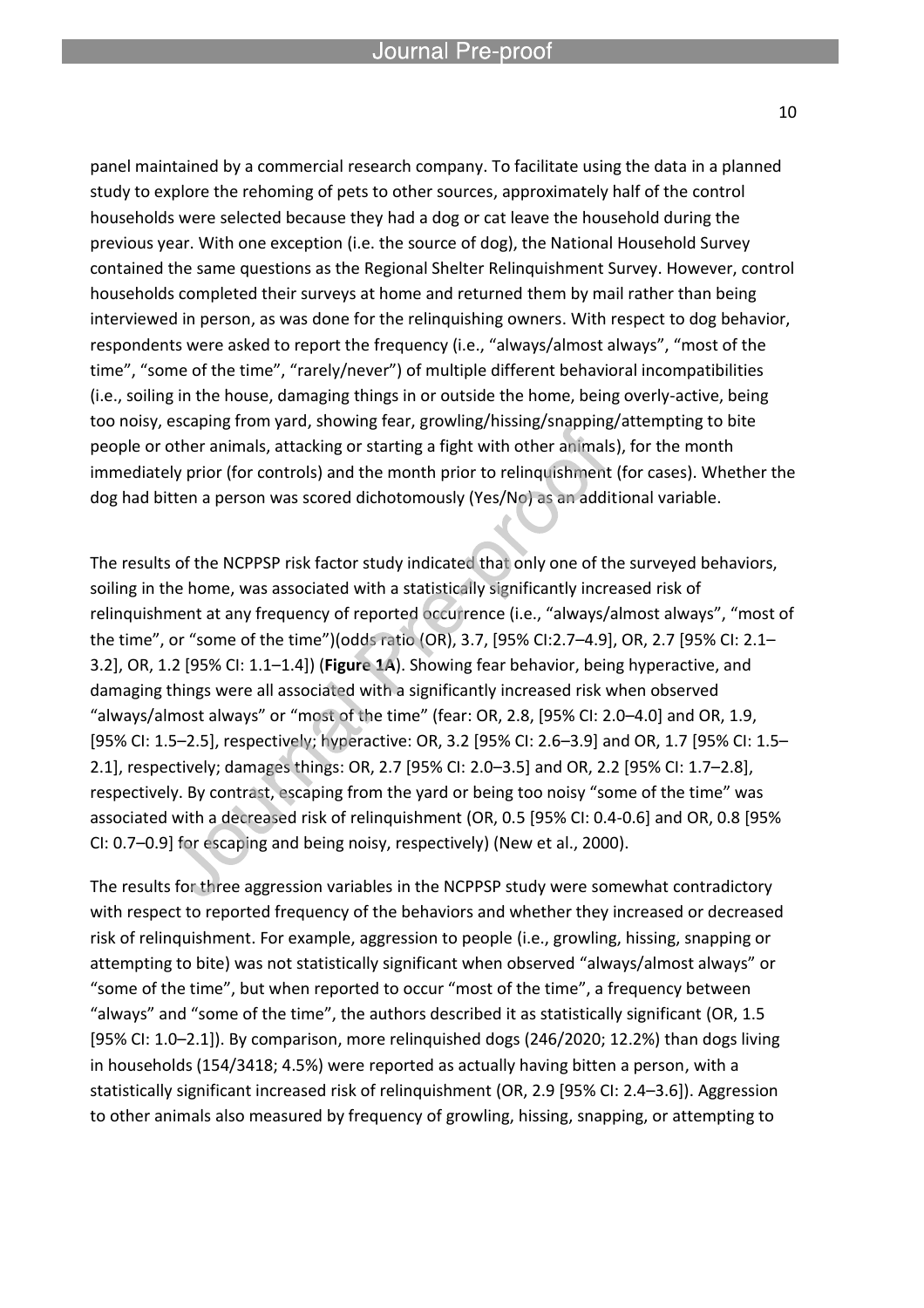l

bite was associated with a statistically significantly increased risk when observed "always/almost always" (OR, 1.4 [95% CI: 1.0–2.0], but was associated with a significantly decreased risk when observed either "most of the time" (OR, 0.6 [95% CI: 0.4–0.8]) or "some of the time" (OR, 0.6 [95% CI: 0.5–0.7]). When aggression to animals was assessed by frequency of attacking/starting a fight, observing this behavior "always/almost always" or "most of the time" was not associated with a significantly increased risk of relinquishment, and when observed "some of the time", was associated with a significantly decreased risk (OR, 0.8 [95% CI: 0.7– 1.0]) (New et al., 2000). It should be noted that several confidence intervals listed above as statistically significant included the null value of 1.0, suggesting that those p-values just barely met the threshold of p<0.05.

Patronek et al. (1996) also used a case-control study to examine risk factors for relinquishment to a single shelter in Indiana between June 1994 and February 1995. The researchers did not ask owners about reasons for relinquishment, but simply whether the dogs expressed the behaviors of interest, so that those could be compared with reports from owned dogs not being relinquished. With respect to behavior, they tabulated the frequencies ("never", "≤2 times per month", "weekly" or "daily") of six specific behavioral incompatibilities (unwanted barking, unwanted chewing, hyperactivity, inappropriate elimination, aggression toward other pets, aggression toward people) during the previous three months from telephone interviews of 285 (75%) owners who had relinquished their dog. Those responses were compared with the frequencies of the same behaviors among a random digit dial telephone sample of 748 households in the community who owned a dog at the time of the interviews (December 1994), which was conducted by a commercial survey company. In their univariate analysis, the only behaviors that were associated with increased odds of relinquishment at all frequencies above "never" were unwanted chewing and inappropriate elimination; these risk factors also had the largest odds ratio compared to dogs never exhibiting those behaviors (**Figure 1B**). By comparison, dogs who exhibited aggression to people either "daily" (OR, 2.1 [95% CI: 1.3–3.7]) or "weekly" (OR, 2.4 [95% CI: 1.4–4.0]) were at approximately twice the risk of relinquishment as dogs who never exhibited that behavior. Dogs who exhibited aggression to other pets "daily" were also at increased risk compared to those who never did that (OR, 2.9 [95% CI: 1.6–5.4]). Unwanted barking at any frequency was not associated with statistically significant increased risk. Importantly, these results changed in their multivariate analysis. However, in order to better align the number of variables with the number of observations in the multivariate analysis, the frequency of the behavior variables was collapsed into just two, rather than four, categories. Once potential confounding factors such as dog characteristics, household characteristics, owner expectations, frequency of veterinary visits, and participation in dog training classes were adjusted for in a multivariate analysis, the only behavior that remained associated with a statistically significantly increased risk of relinquishment was "daily" or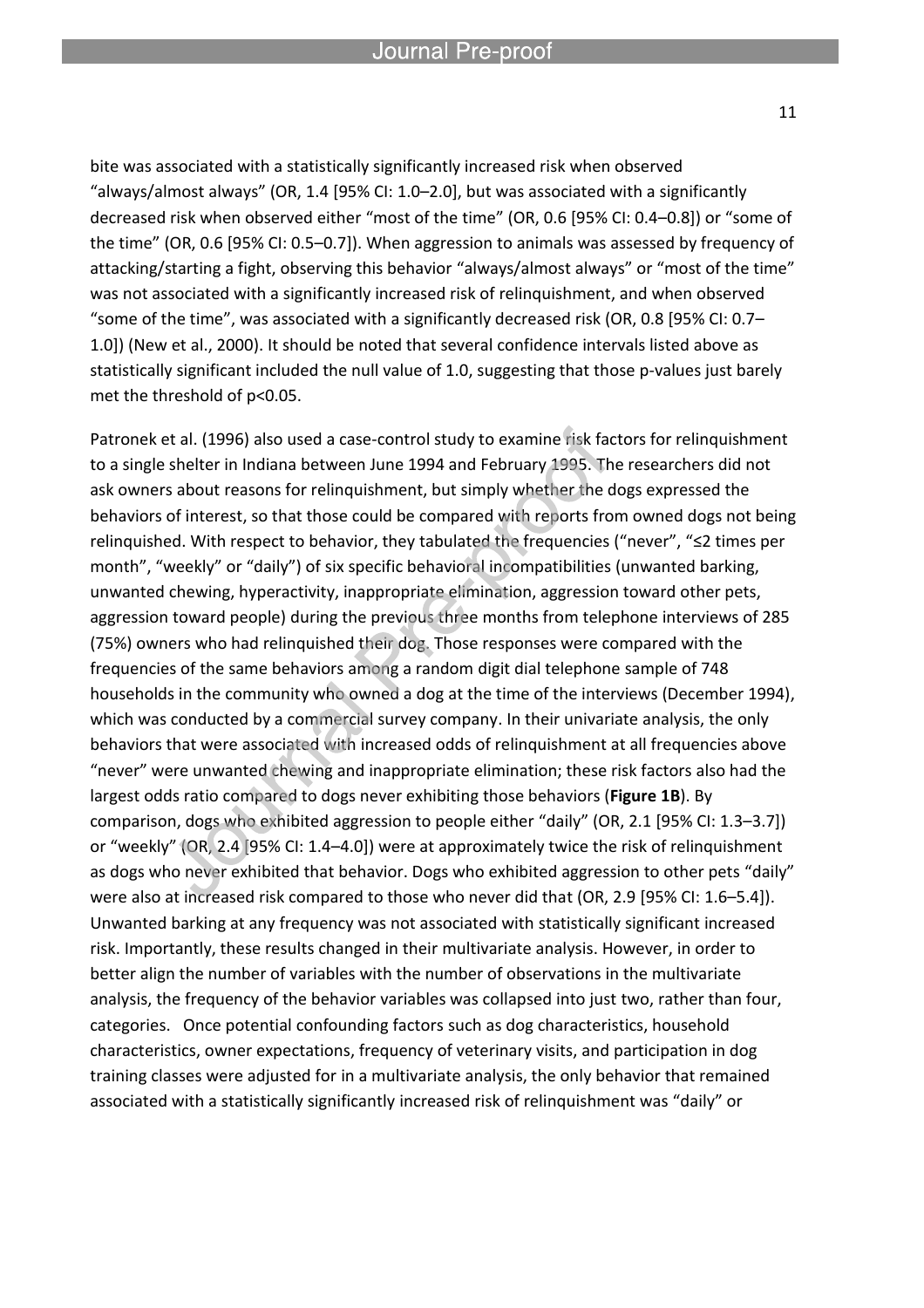"weekly" inappropriate elimination (compared to "never" or "≤2 times per month") (OR, 2.3 [95% CI: 1.2–4.4]. This was a markedly reduced odds ratio, compared to the univariate odds ratio calculated using the same collapsed categories (OR, 4.9 [95% CI: 3.4–6.9].

l

The third risk factor study compared reports from 168 owners approaching a municipal shelter in a low socioeconomic area of Los Angeles from June – September 2014, to relinquish a dog with the responses from 125 current owners using low-cost spay-neuter services in the same community (Dolan et al., 2015). The only behavioral factor specifically tested was whether the owner "agreed," "strongly agreed," or was "neutral" about whether their dog behaved as they had expected. Using the "neutral" response as the reference category, neither of the other responses were associated with a statistically significant difference in risk of owner pursuing relinquishment. Relinquishing owners were offered surrender-prevention resources, but how many ultimately still chose to relinquish their dog was not reported.

From a policy perspective, risk factor studies should provide more useful information to shelters than studies tabulating reasons. However, they are also not without limitations. Only one (New et al., 2000) studied shelters in multiple regions of the USA. Both of the other two studies were conducted at single shelters, limiting their generalizability to other communities (Patronek et al., 1996; Dolan et al., 2015); furthermore, one of those did not explore behavior in any depth (Dolan et al., 2015). Despite the potential utility of the "relinquishment-as-disease" epidemiological approach, the few existing studies are too limited to provide any sort of definitive answer about the relationship of behavior (causal, confounder or effect modifier) of behavior in the decision to relinquish a pet dog. Perhaps most relevant from a shelter perspective is that the behavioral incompatibilities having the most consistency (i.e., being statistically significant at any frequency) and having the largest odds ratios in the two comprehensive risk factor studies were inappropriate elimination/house soiling and unwanted chewing/destructive behavior (Patronek et al., 1996; New et al., 2000). Neither of these behaviors are amenable to identification, much less modification, in a shelter environment and to a large extent are completely normal, albeit undesirable, canine behaviors, especially in younger dogs. Indeed, having to defecate for a prolonged period of time in a kennel may actually make the former behavior worse.

#### **Conclusion**

As Stone has emphasized, "*What we choose to measure signals what we think is important and frames how we think about the problem*" (Stone, 2020, p. 133). Here, we show how years of data collection and reporting, begun with the best of intentions in shelters to address an important social and animal welfare problem, may have contributed to a belief that shelter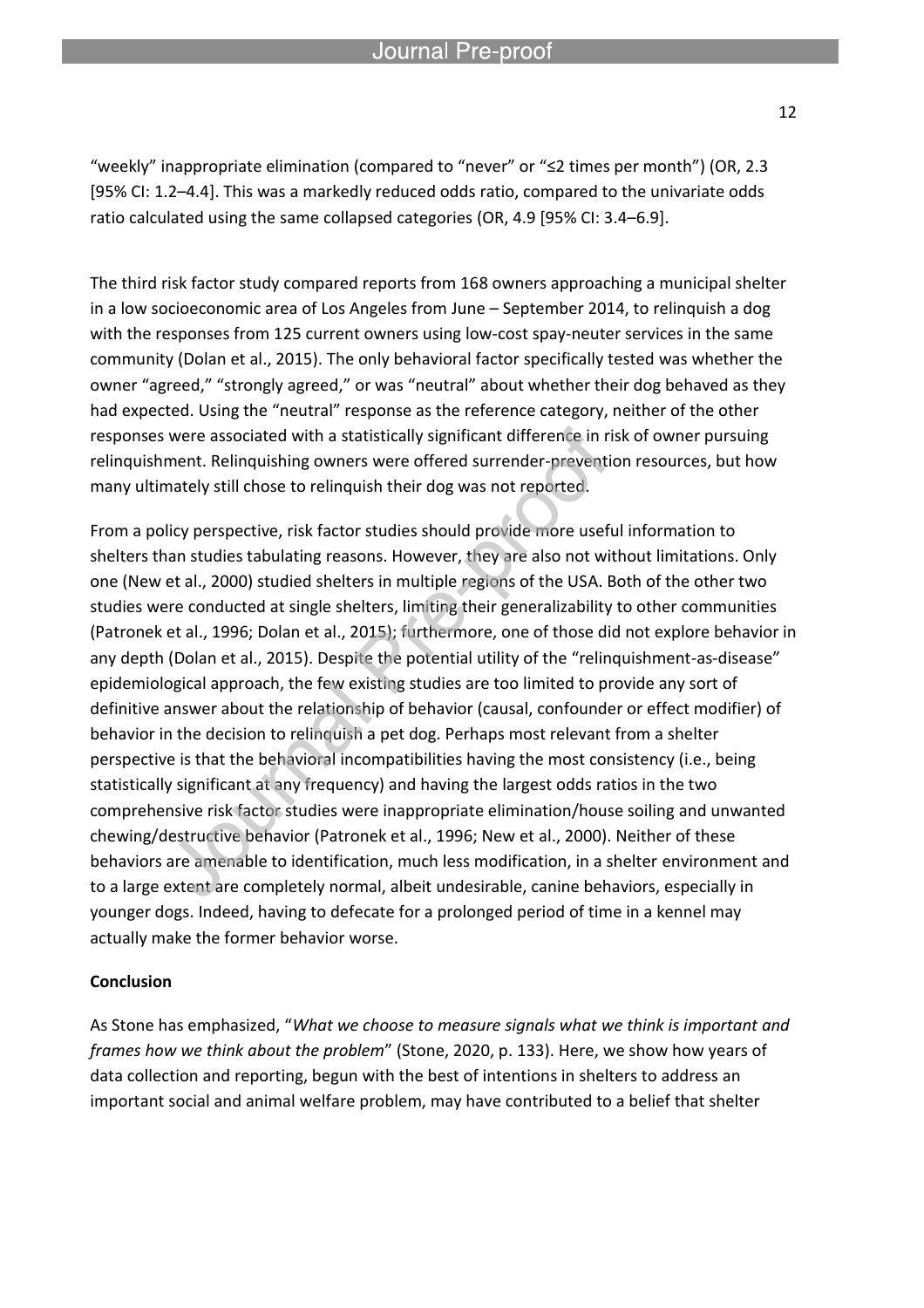l

dogs in general are substantively different from owned dogs with respect to the range, frequency, and intensity of various behavioral incompatibilities. Investigators' decisions to lump these various reasons together, resulting in a single large, and in some ways artificial, category has likely reinforced the perception that behavioral incompatibilities are a major reason for relinquishment. The behavioral reactions of some dogs to the stress of the shelter environment during their stay, where they may well express behaviors they did not engage in in their previous home, or conversely, fail to express desirable behaviors they did previously engage in in their previous home, undoubtedly helps further reinforce these beliefs among shelter staff. Collectively, these beliefs and experiences may not be optimal for dogs or shelters, particularly from a capacity-for-care perspective. The consequences may include restrictive adoption policies that may result in euthanasia (for the dog in question or for other dogs due to lack of space), as well as dedication of excessive time and energy at the shelter level to apply battery tests in an attempt to draw some conclusion about behavior in a future home.

Although there is certainly truth to the idea that behavior plays a role in relinquishment, and for some dogs, a determining role, we conclude that the published research does not provide compelling support for the notion that the general population of relinquished dogs in shelters are there because of relationship-breaking behavioral incompatibilities in their prior home. It is important, however to be mindful of a limitation of the existing data from both owned and relinquished populations – namely, that just because they appear to show "absence of evidence" it would be inappropriate to conclude that there is conclusive "evidence of absence". For example, it is possible that the types of problems being reported as tolerated in the home are not comparable in frequency and/or severity to those same problems reported as reasons for relinquishment. Without an in-depth interview of owners and/or in-home evaluation of the dogs' actual behaviors by a qualified behaviorist, that question is likely impossible to definitively answer. The closest data we have to that are from the two risk factor studies where identical questions were asked of both sets of owners (Patronek et al, 1996; New et al, 2000), and in those cases at least, the results do not suggest compelling differences across the board. To some extent, the question itself may be moot because the effect of behavior does not occur in a vacuum, but on a background of a host of owner-related factors, needs, and expectations. Again, only one risk-factor study attempted to control for some of these other factors using a multivariate analysis, and the effect in that case was to decrease the odds ratio for inappropriate elimination (daily or weekly vs. occasionally or never) from 4.9 to 2.3, suggesting that over half the odds of relinquishment for that behavior were accounted for by other factors measured (Patronek et al., 1996).

Another challenge when reviewing this literature is avoiding a false equivalence between an owner mentioning that a particular behavior in a particular situation is undesirable and whether the actual behavior represents a pathology or a normal canine behavior that is an annoyance,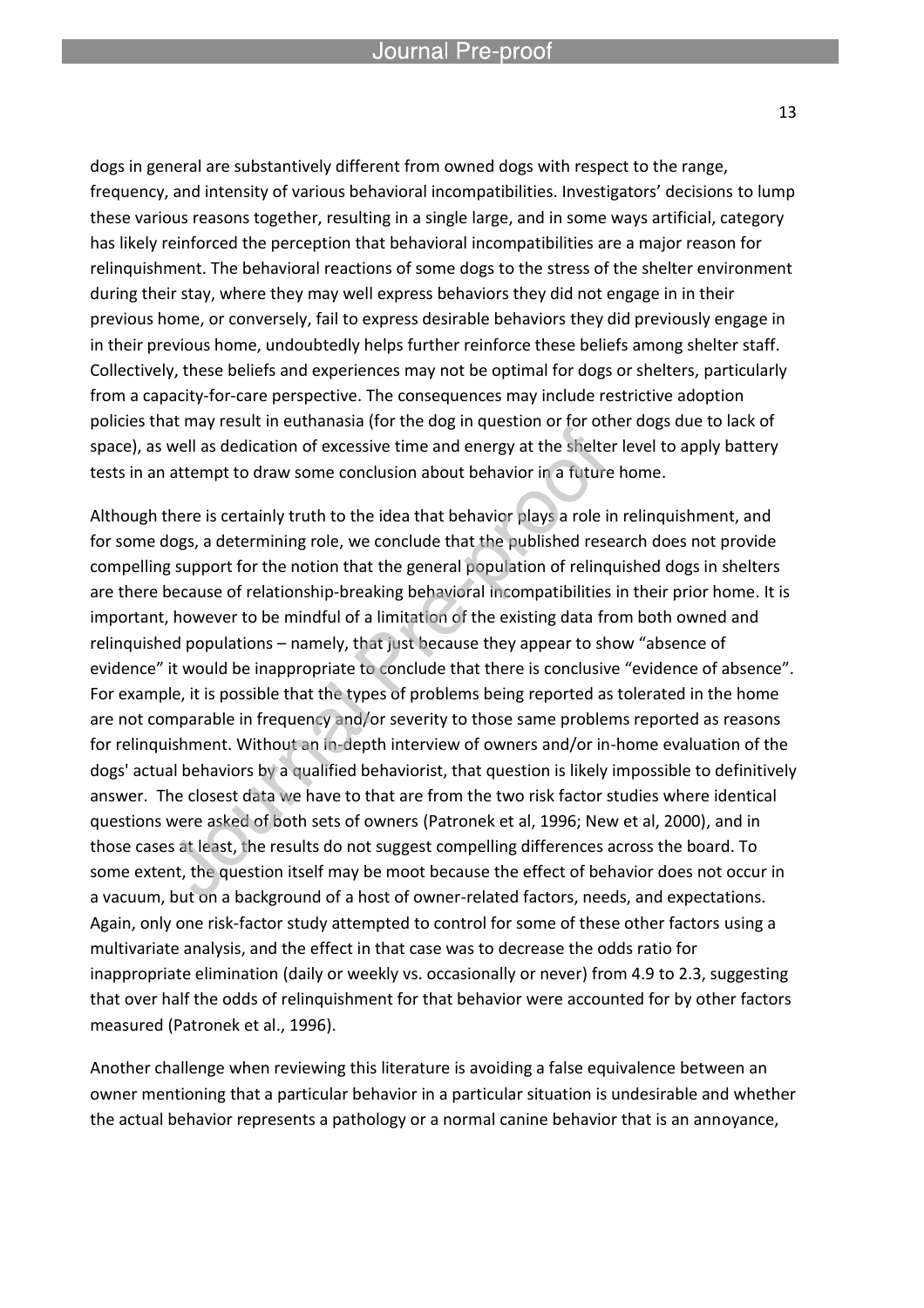albeit sometimes a serious one. Across all of the studies, behavioral definitions and measures of behavioral intensity, if included at all, varied widely, so even when the same behavior labels are used, it is not usually possible to know whether the actions reported are actually the same or are owners' perceptions of what the labels represent. This in turn, gives no indication of which or at what point these behaviors could satisfy a general consensus, if such existed, as outside the normal range, and thus constitute candidates for "rehabilitation," which must carry the implication of pathology. The impracticality of such a determination is one reason we employ the term "behavioral incompatibility," rather than "problem," as this body of literature does not lend itself to a diagnostic approach to behavior, but is rather a compilation of owner reports of behaviors that concern them. Indeed, by virtue of our choice of title ("Saving Normal…."), we deliberately draw a parallel to the book with that name by Dr. Allen Frances, the chair of the committee that developed the Diagnostic and Statistical Manual 4 (DSM-40 for use in human psychology and psychiatry. Dr. Frances later became a leading critic of the subsequent revision, DSM-5, due to his belief that the updated version went too far in assigning psychological diagnoses and, as a result, pathologizing and medicalizing human behavior that was perfectly normal (Frances, 2013).

To be clear, we are not saying that there are no dogs in shelters who express or have previously expressed behaviors that make them unsuitable for placement in human households, any more than we would claim that such dogs are not already living in our communities. However, we do believe that existing data suggests the prevalence of significant behavioral incompatibilities may be greatly overestimated for shelter dogs in general, and therefore potentially translated into policies and practices that may not be aligned with the population in a given shelter. Unfortunately, there are simply no data comparing the consistency of reporting of behavior in the relinquishing home, in the shelter, and in the adoptive home for the same individual dogs to know for sure which behaviors merit attempts at modification, for how long, and to what end. For dogs who enter shelters as strays, behavior in the prior home would not be available unless reclaimed by the owner. From a population-perspective, it is worth remembering that although behavioral incompatibilities are frequently mentioned as a reason for return from adoption, that number appears to represent <10% of all adopted dogs (Wells & Hepper, 2000; Mondelli et al., 2004; Diesel et al., 2008).

As noted in a major guidelines document for shelter operations, there is always a need to balance the welfare of the population with that of individual dogs (Newbury et al, 2010). Resources are constrained to varying degrees in most shelters, and time devoted to one purpose may mean sacrificing effort in another area. An example here would be a shelter unable to admit a dog, or having to euthanize a dog because there was insufficient kennel space if there were dogs being kept in the shelter unnecessarily. In terms of counterpoint, from the individual dog perspective, it is fair to wonder whether failure to adequately address a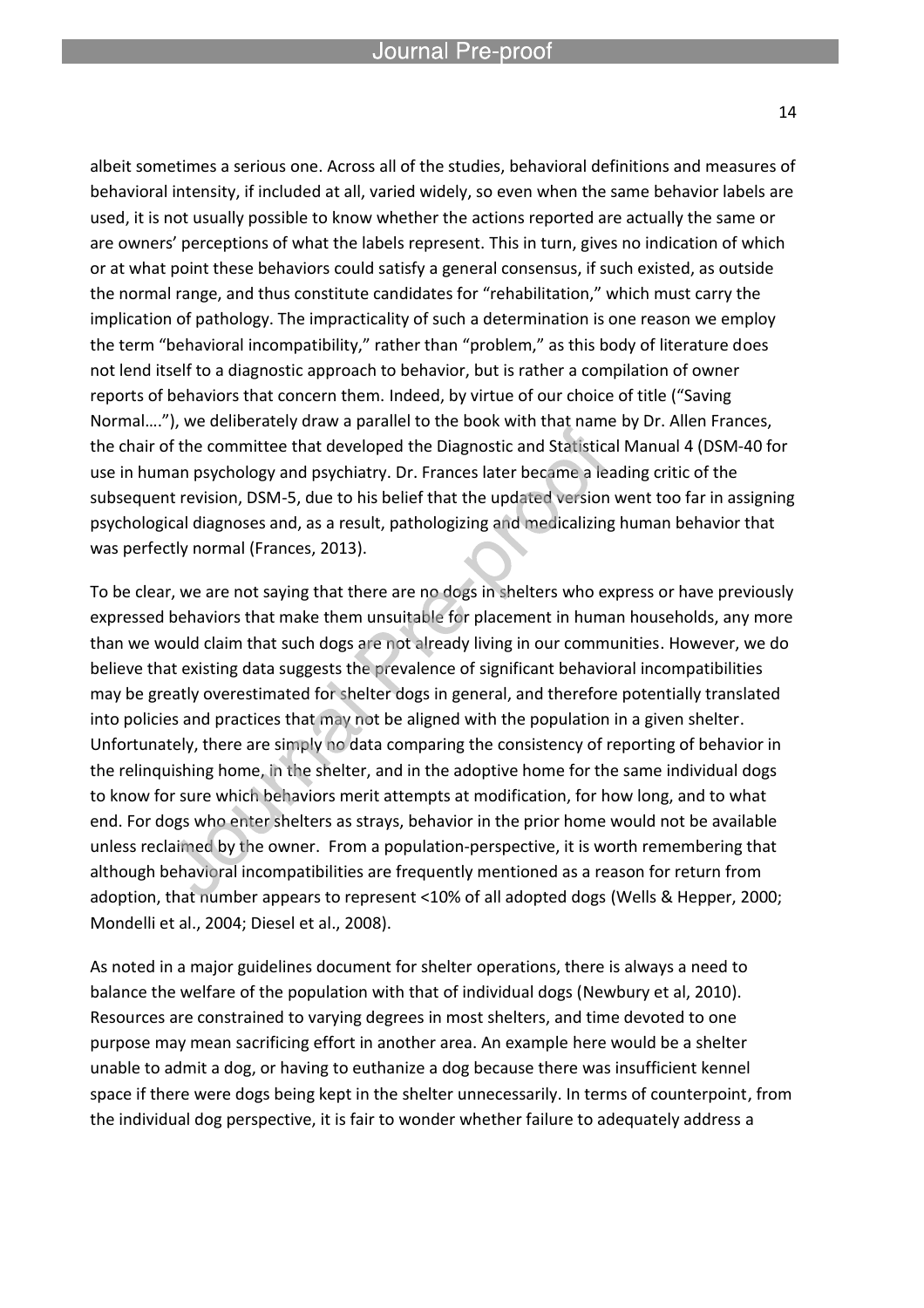particular behavior prior to adoption could result in decreased welfare in the adoptive home. One example might be a dog being tied out in the yard continuously due to undesirable behavior in the home, if in fact, the dog's behavior is the motivator driving such a husbandry choice on the part of the owner.

l

Going forward, we would do well to be mindful that data on the behavior of owned dogs reinforces what we already know from our experience in daily life as dog owners, caregivers, or friends of dog owners – that dogs live successfully in homes without having "perfect" behavior. Perhaps the solution is to "not sweat the small stuff" in cases where that is proving unduly burdensome and adopt a more tailored approach to behavioral programs. The trend to a foster-centric model of sheltering offers a valuable opportunity to better understand how the behavior of dogs in a home setting corresponds to that in a shelter, should that information be deemed helpful to support dogs' social competence as effectively as possible when they are between homes. Additionally, several studies have reported that some owners relinquishing their dog indicated that certain kinds of assistance or information might have helped prevent relinquishment (Weiss et al., 2014; Dolan et al., 2015), highlighting the potential value of community resources to support pet owners. Indeed, a growing number of shelters and animal welfare professionals are now showing that implementing community-based interventions is practical in the real-world setting (see https://www.humananimalsupportservices.org/). Such programs offer a novel vision for the future in which shelter-based interventions are deemphasized.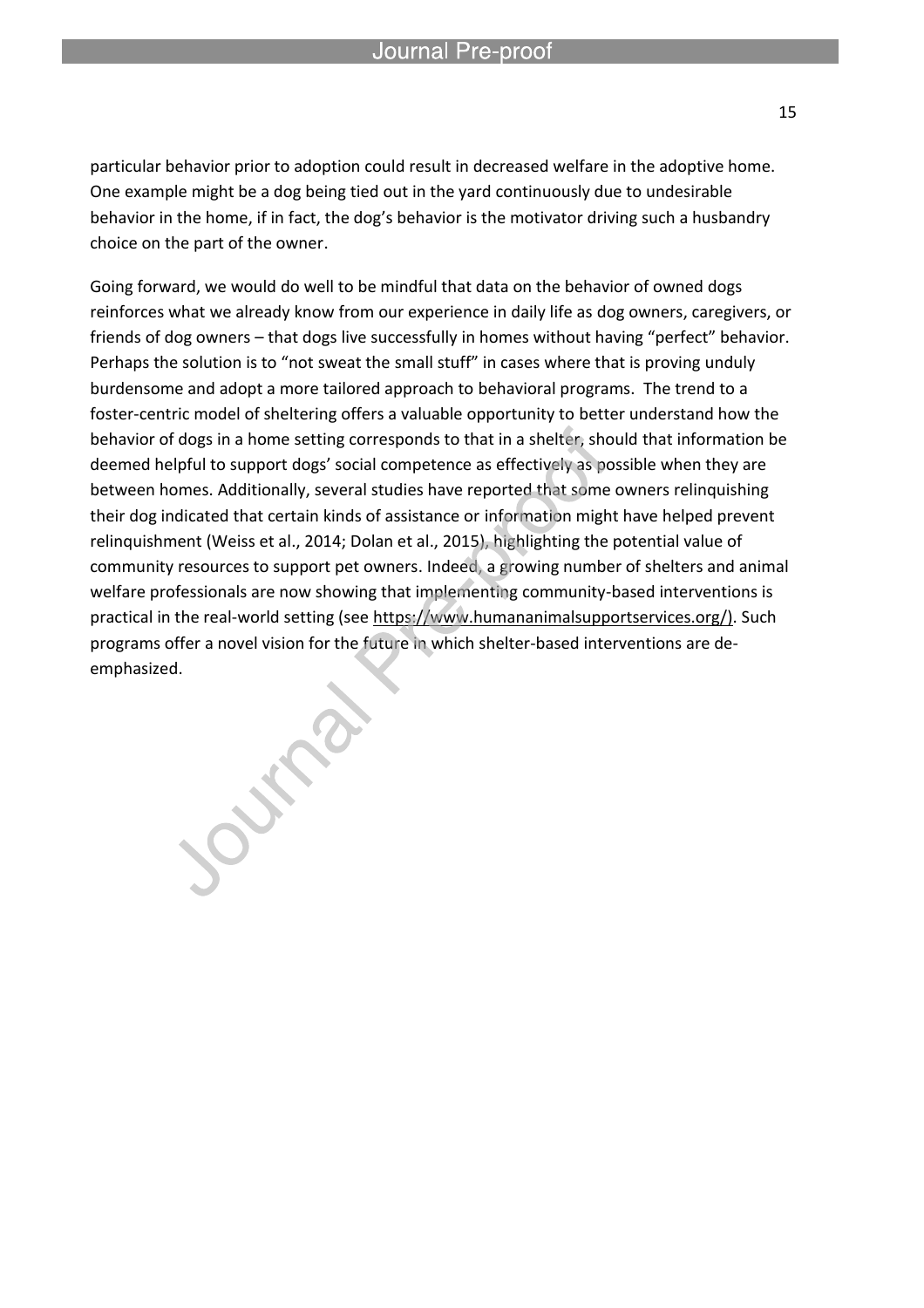#### **Ethical considerations**

Not required.

Authors' contributions

The idea for this article was conceived by G.J.P and J.B. All authors contributed to the framing of the paper, writing and review, and approved this submission.

#### **Conflict of interest**

G.J.P. and E.A. are independent paid consultants to the National Canine Research Council, a subsidiary of Animal Farm Foundation. J.B. is an employee of the National Canine Research Council.

#### **Acknowledgments**

There was no funding source beyond the relationships with the National Canine Research Council noted in the conflict of interest statement.

#### **References**

Anonymous, 1971. Short fuse on the pet population bomb. Mod. Vet. Pract. 52, 33–36.

```
Anonymous, 1974. Ecology of the Surplus Dog and Cat Problem. Proceedings of a Conference. 
May 21–23, 1974; Chicago, Illinois.
```
Anonymous, 1976. Dog and Cat Control. Proceedings of a National Conference. February 3–5, 1976; Denver, Colorado.

Anonymous, 1993. Pet overpopulation epidemiology workshops I and II. Meeting report. St. Paul, MN and Chicago, IL.

Arkow, P., 1985. The humane society and the human-companion animal bond. Reflections on the broken bond. Vet. Clin. N.A.: Sm. An. Pract. 15, 455–466.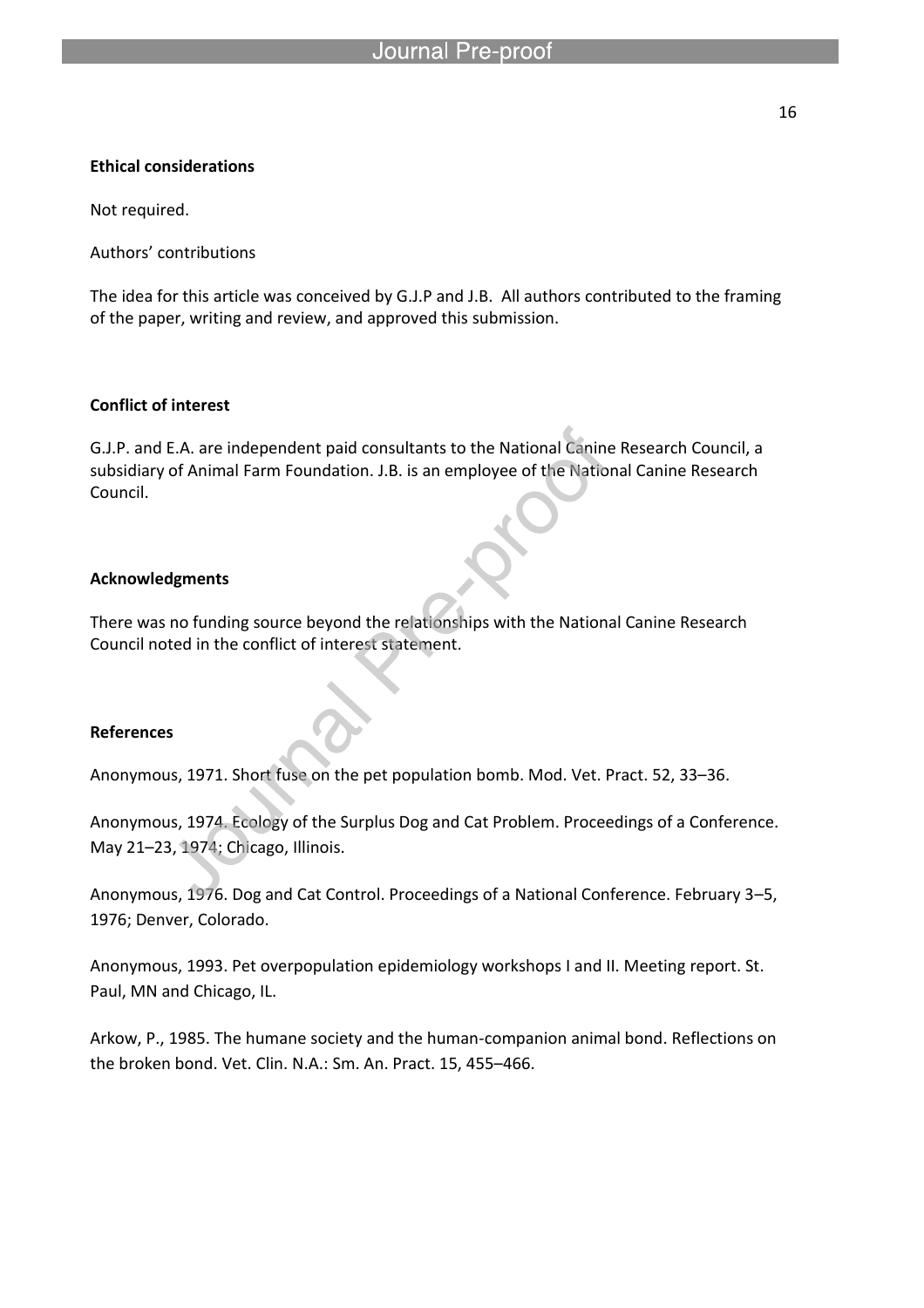ASPCA, 2021. Pet statistics. Available at: https://www.aspca.org/animal-homelessness/shelterintake-and-surrender/pet-statistics

Bamberger, M., Houpt, K.A., 2006. Signalment factors, comorbidity, and trends in behavior diagnoses in dogs: 1,644 cases (1991–2001). J. Am. Vet. Med. Assoc. 229, 1591–1601.

l

Blackwell, E.J., Twells, C., Seawright, A., Casey, R.A., 2008. The relationship between training methods and the occurrence of behavior problems, as reported by owners in a population of domestic dogs. J. Vet. Behav.: Clin. Appl. Res. 3, 207–217.

Bollen, K.S., Horowitz, J., 2008. Behavioural evaluation and demographic information in the assessment of aggressiveness in shelter dogs. Appl. Anim. Behav. Sci. 120–135.

Carter, C.N., 1990. Pet Population Control: Another Decade Without Solutions? J. Am. Vet. Med. Assoc. 197, 192–195.

Casey, R.A., Loftus, B., Bolster, C., Richards, G.J., Blackwell, E J., 2014. Human directed aggression in domestic dogs (*Canis familiaris*): Occurrence in different contexts and risk factors. Appl. Anim. Behav. Sci. 152, 52–63.

Col, R., Day, C., Phillips, C.J.C., 2016. An epidemiological analysis of dog behavior problems presented to an Australian behavior clinic, with associated risk factors. J. Vet. Behav.: Clin. Appl. Res. 15, 1–11.

Didehban, N., Borujeni, M.P., Avizeh, R., Mosallanejad, B., 2020. Problematic behaviors in companion dogs: A survey of their prevalence and associated factors. J. Vet. Behav.: Clin. Appl. Res. 39, 6–13.

Diesel, G., Brodbelt, D., Pfeiffer, D.U., 2010. Characteristics of relinquished dogs and their owners at 14 rehoming centers in the United Kingdom. J. Appl. Anim. Welf. Sci. 13, 15–30.

Diesel, G., Pfeiffer, D., Brodbelt, D. 2008. Factors affecting the success of rehoming dogs in the UK during 2005. Prev. Vet. Med. 84, 228–241.

Dinwoodie, I.R., Dwyer, B., Zottola, V., Gleason, D., Dodman, N.H., 2019. Demographics and comorbidity of behavior problems in dogs. J. Vet. Behav.: Clin. Appl. Res. 32, 62–71.

Dolan, E.D., Scotto, J., Slater, M., Weiss, E., 2015. Risk factors for dog relinquishment to a Los Angeles municipal animal shelter. Animals (Basel). 5, 1311–1328.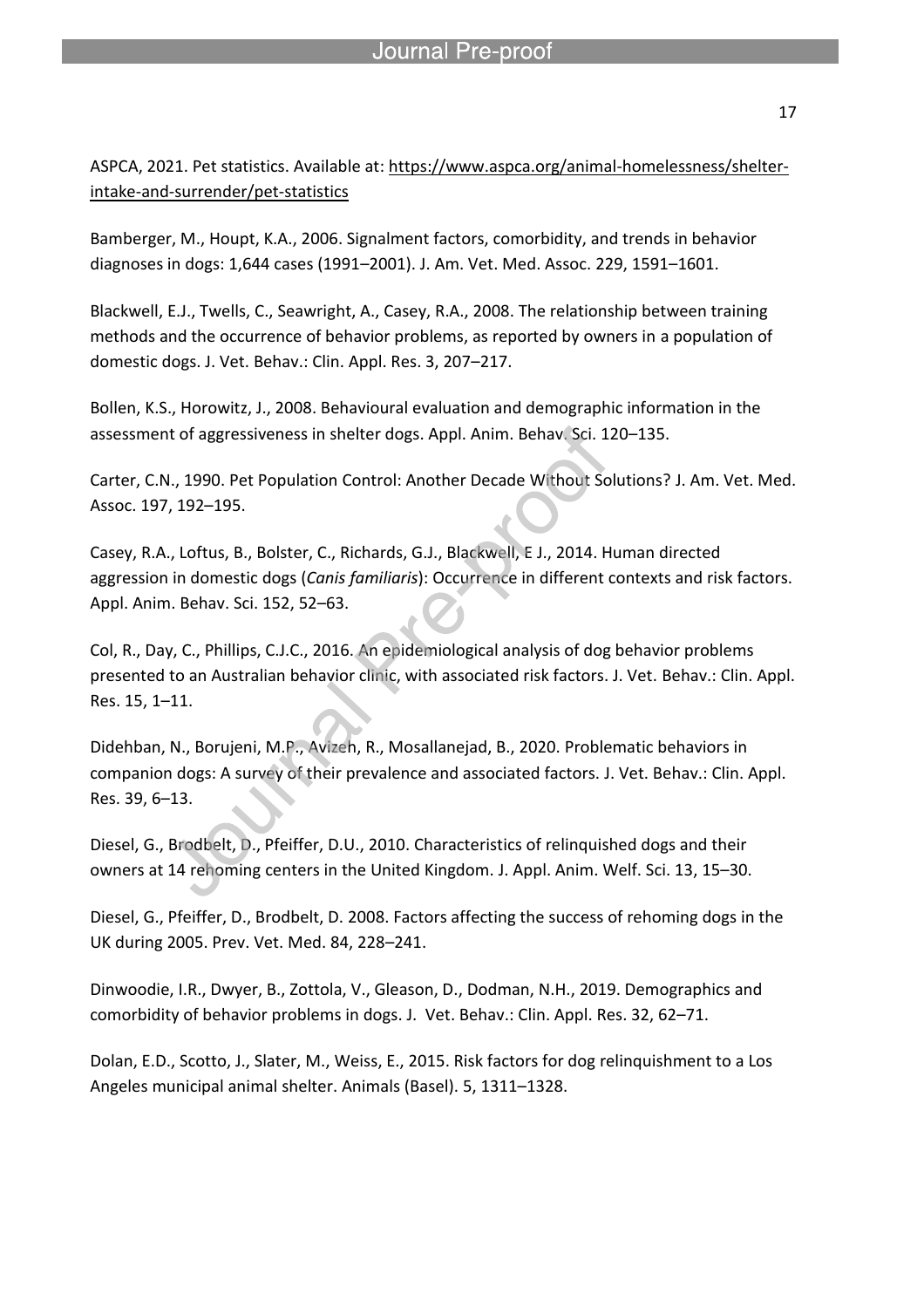Drenan, D.M., 1974. Conclusions and Recommendations of the National Conference on the Ecology of the Surplus Dog and Cat Problem. In: Ecology of the Surplus Dog and Cat Problem. Proceedings of a Conference. May 21–23, 1974.

Frances, A., 2013. Saving Normal: An Insider's Revolt against Out-of-Control Psychiatric Diagnosis, DSM-5, Big Pharma, and the Medicalization of Ordinary Life. Harper Collins: New York, NY.

Griffin, K.E., John, E., Pike, T. Mills, D.S., 2020. Can this dog be rehomed to you? A qualitative analysis and assessment of the scientific quality of the potential adopter screening policies and procedures of rehoming organisations. Front. Vet.

Sci*.* https://www.frontiersin.org/articles/10.3389/fvets.2020.617525/full

l

Guy, N.C., Luescher, U.A., Dohoo, S.E., Spangler, E., Miller, J.B., Dohoo, I.R., Bate, L.A., 2001. Demographic and aggressive characteristics of dogs in a general veterinary caseload. Appl. Anim. Behav. Sci. 74, 15–28.

Hawes, S.M., Kerrigan, J.M., Hupe, T., Morris, K.N., 2020. Factors informing the return of adopted dogs and cats to an animal shelter. Animals (Basel), 10, 1573. https://www.mdpi.com/2076-2615/10/9/1573

Hsu, Y., Sun, L., 2010. Factors associated with aggressive responses in pet dogs. Appl. Anim. Behav. Sci. 123, 108–123.

Jensen, B.H.J., Sandøe, P., Nielsen, S.S., 2020. Owner-related reasons matter more than behavioural problems – A study of why owners relinquished dogs and cats to a Danish animal shelter from 1996 to 2017. Animals (Basel) 10, 1064. https://www.mdpi.com/2076- 2615/10/6/1064.

Kobelt, A.J., Hemsworth, P.H., Barnett, J.L., Coleman, G.J., 2003. A survey of dog ownership in suburban Australia—conditions and behaviour problems. Appl. Anim. Behav. Sci. 82, 137–148.

Kwan, J.Y., Bain, M.J., 2013. Owner attachment and problem behaviors related to relinquishment and training techniques of dogs. J. Appl. Anim. Welf. Sci. 16, 168–183.

Lambert, K., Coe, J., Niel, L., Dewey, C., Sargeant, J.M., 2015. A systematic review and metaanalysis of the proportion of dogs surrendered for dog-related and owner-related reasons. Prev. Vet. Med. 118, 148–160.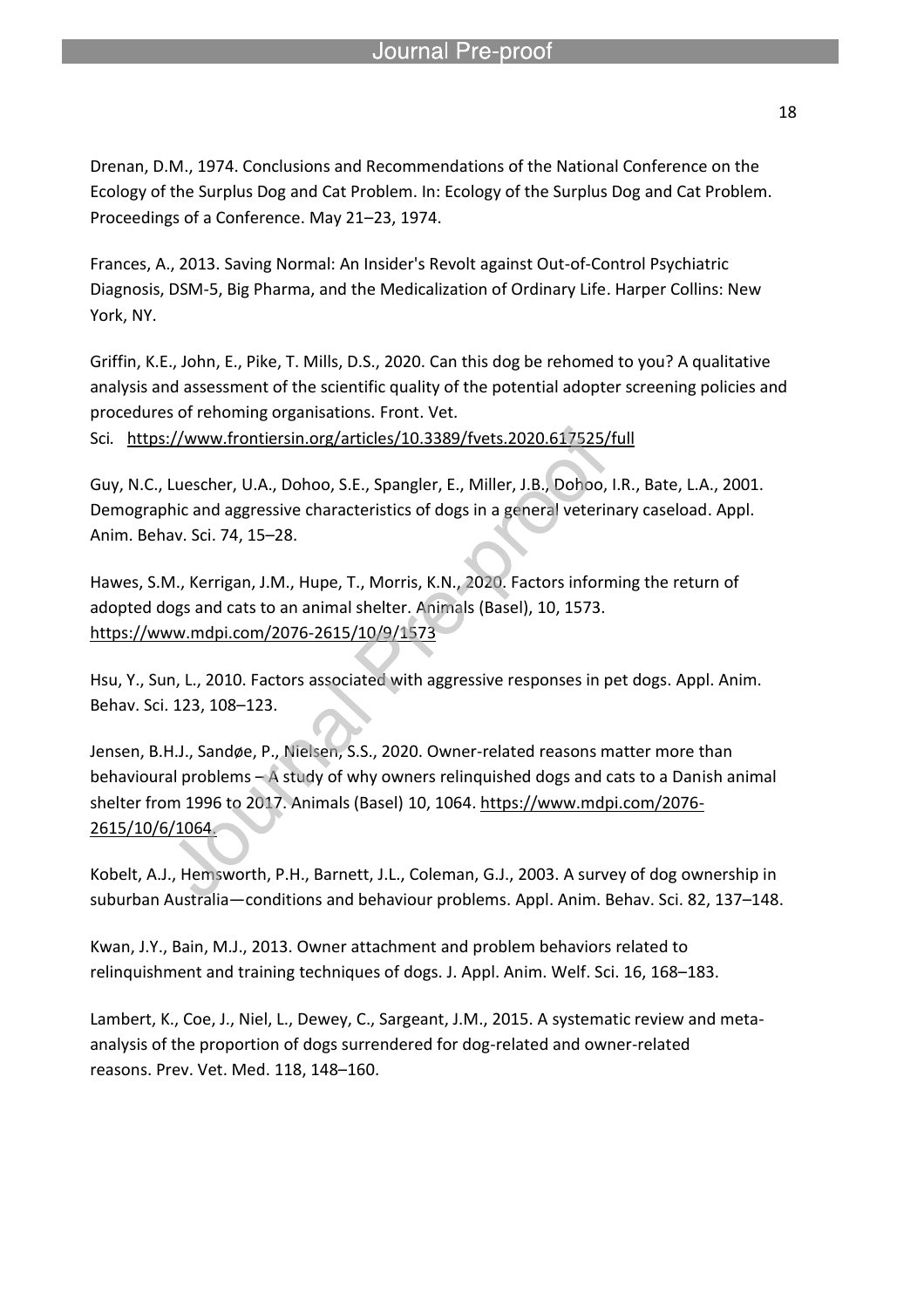Landsberg, G.M., 1991. The distribution of canine behavior cases at three behavior referral practices. Vet. Med. 86, 1081–1089.

l

Lord, M.S., Casey, R.A., Kinsman, R.H., Tasker, S., Knowles, T.G., Da Costa, R.E.P., Woodward, J.L., Murray, J.K., 2020. Owner perception of problem behaviours in dogs aged 6 and 9-months. Appl. Anim. Behav. Sci. 232, 105147.

Marston, L. C., Bennett, P. C., Coleman, G. J., 2004. What happens to shelter dogs? An analysis of data for 1 year from three Australian shelters. J. Appl. Anim. Welf. Sci. 7, 27–47.

Miller, D.D., Staats, S. R., Partlo, C., Rada, K., 1996. Factors associated with the decision to surrender a pet to an animal shelter. J. Am. Vet. Med. Assoc. 209, 738–742.

Mondelli, F., Previde, E.P., Verga, M., Levi, D., Magistrelli, S., Valsecchi P., 2004. The bond that never developed: Adoption and relinquishment of dogs in a rescue shelter. J. Appl. Anim. Welf. Sci. 7, 253–266.

Moulton, C., Wright, P., Rindy, K., 1991. The role of animal shelters in controlling pet overpopulation. J. Am. Vet. Med. Assoc. 198, 1172–1176.

New, J.C. Jr., Salman, M.D., King, M., Scarlett, J.M., Kass, P.H., Hutchison, J.M., 2000. Characteristics of shelter-relinquished animals and their owners compared with and animals and their owners in U.S. pet-owning households. J. Appl. Anim. Welf. Sci. 3, 179–201.

Newbury, S., Blinn, M.K., Bushby, P.A., Cox, C.B., Dinnage, J. D., Griffin, B. , Hurley, K. F., Isaza, N., Jones, W., Miller, L., O'Quin, J., Patronek, G. J., Smith-Blackmore, M., Spindel, M., 2010. Guidelines for Standards of Care in Animal Shelters. The Association of Shelter Veterinarians. https://www.sheltervet.org/assets/docs/shelter-standards-oct2011-wforward.pdf

Normando, S., Di Raimondo, G., Bellaio, E., 2019. An investigation using different data gathering methods into the prevalence of behavior problems in shelter dogs – A pilot study. J. Vet. Behav.: Clin. Appl. Res. 30, 1–8.

Olson, P.N., Moulton, C., Terry, M.N., Salman, M.D., 1991. Pet overpopulation: A challenge for companion animal veterinarians in the 1990's. J. Am. Vet. Med. Assoc. 198, 1151–1152.

Patronek, G.J., Crowe, A., 2018. Factors associated with high live release for dogs at a large, open-admission, municipal shelter. Animals (Basel), 8, 45. https://www.ncbi.nlm.nih.gov/pmc/articles/PMC5946129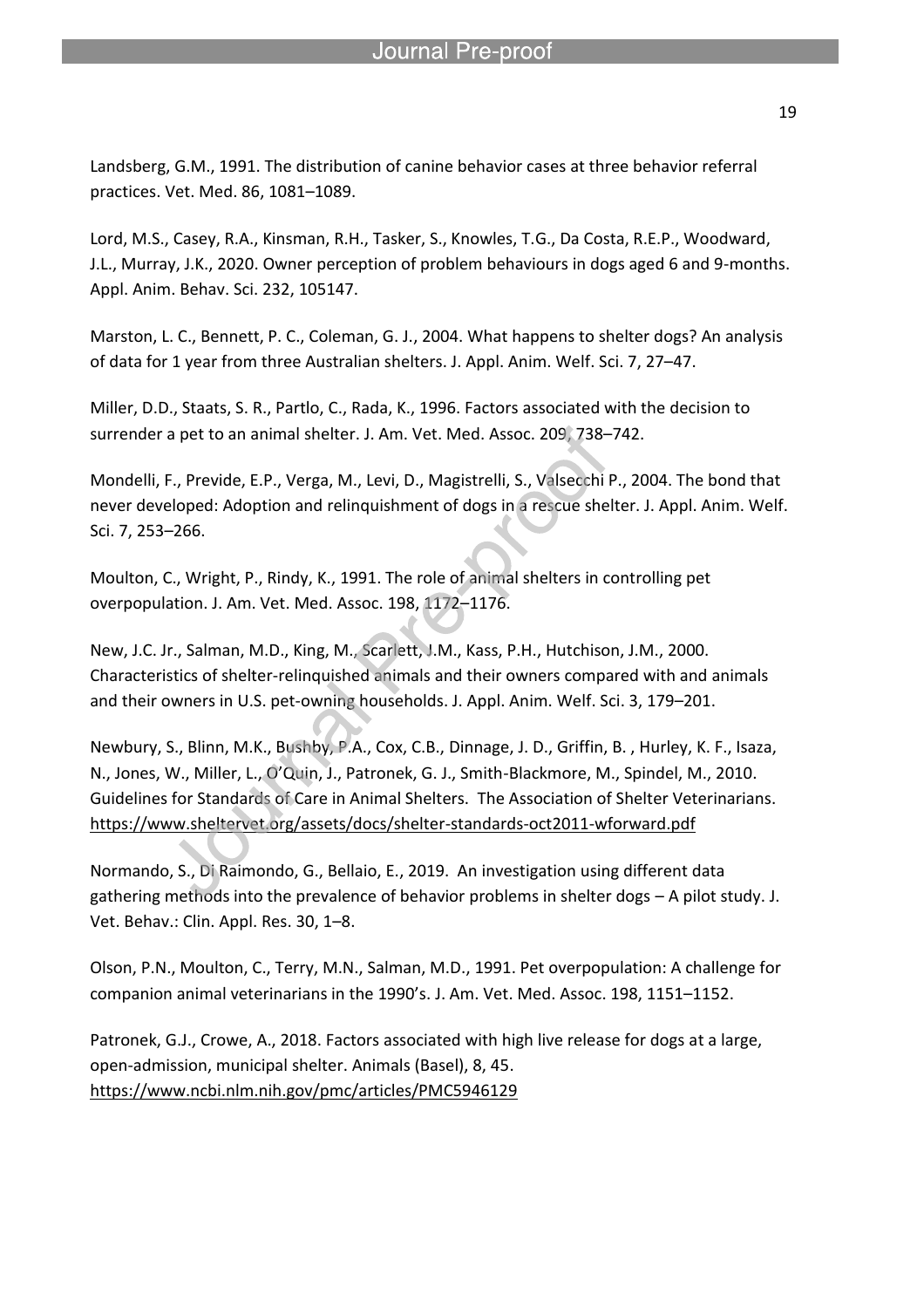Patronek, G.J. & Bradley, J., 2016. No better than flipping a coin: Reconsidering canine behavior evaluations in animal shelters. J. Vet. Behav. 15, 66–77.

https://www.sciencedirect.com/science/article/pii/S1558787816300697

l

Patronek, G.J., Bradley, J., Arps, E., 2019. What is the evidence for reliability and validity of behavior evaluations for shelter dogs? A prequel to "No better than flipping a coin". J. Vet. Behav. 21, 43-58. https://www.sciencedirect.com/science/article/pii/S1558787819300012

Patronek, G.J., Glickman, L.T., Moyer, M.R., 1995. Population dynamics and the risk of euthanasia for dogs in an animal shelter. Anthrozoös, 8, 31–43.

Patronek, G.J., Glickman, L.T., Beck, A.M., McCabe, G.P., Ecker, C., 1996. Risk factors for relinquishment of dogs to an animal shelter. J. Am. Vet. Med. Assoc. 209, 572–581.

Rowan, A.N. & Williams, J., 1987. The success of companion animal management programs: A review. Anthrozoös, 110–122.

Salman, M.D., Hutchison, J., Ruch-Gallie, R., Kogan, L., New, J.C., Kass, P.H., Scarlett, J.M., 2000. Behavioral reasons for relinquishment of dogs and cats to 12 shelters. J. Appl. Anim. Welf. Sci. 3, 93–106.

Salman, M.D., New, J.C., Scarlett, J.M., Kass, P.H., Ruch-Gallie, R., Hetts, S., 1998. Human and animal factors related to relinquishment of dogs and cats in 12 selected animal shelters in the United States. J. Appl. Anim. Welf. Sci. 1, 207–226.

Scott, S., Jong, E., McArthur, M., Hazel, S.J., 2018. Follow-up surveys of people who have adopted dogs and cats from an Australian shelter. Appl. Anim. Behav. Sci. 201, 40–45.

Segurson, S.A., Serpell, J.A., Hart, B. L., 2005. Evaluation of a behavioral assessment questionnaire for use in the characterization of behavioral problems of dogs relinquished to animal shelters. J. Am. Vet. Med. Assoc. 227, 1755–1761.

Shore, E.R., 2005. Returning a recently adopted companion animal: Adopters' reasons for and reactions to the failed adoption experience. J. Appl. Anim. Welf. Sci. 8, 187–198.

Stephen, J., Ledger, R., 2007. Relinquishing dog owners' ability to predict behavioural problems in shelter dogs post-adoption. Appl. Anim. Behav. Sci. 107, 88–99.

Stone, D., 2020. Counting: How we use numbers to decide what matters. New York, NY: Liveright Publishing Company.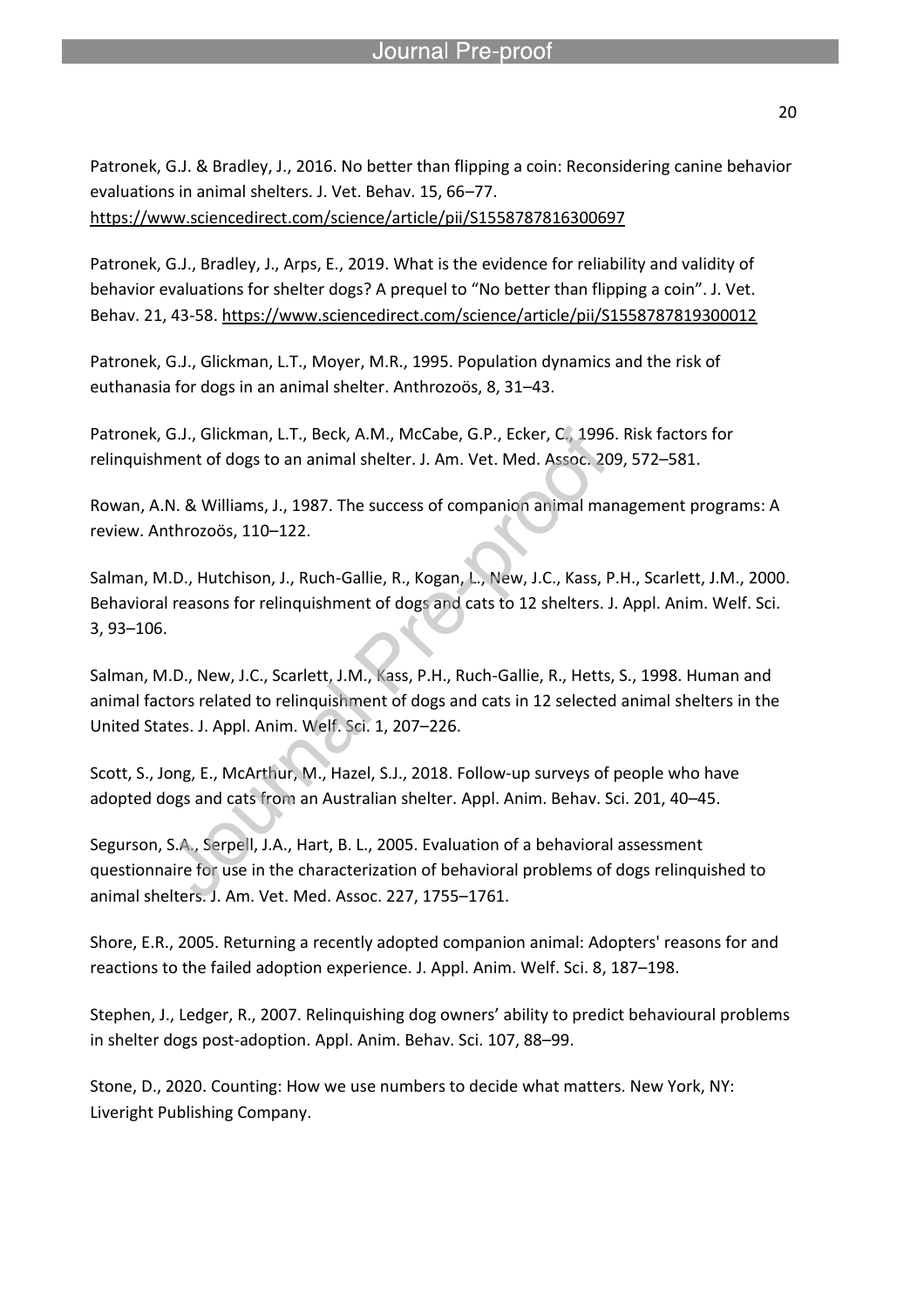Summerton, K. 2015. Reasons for relinquishing dogs. [Letter] Vet. Rec. 177, 320.

l

Tyrer, S., Heyman. B., 2016. Sampling in epidemiological research: issues, hazards and pitfalls. BJPsych Bull. 40, 57–60.

Vacalopoulos, A., Anderson, R.K., 1993. Canine behavior problems reported by clients in a study of veterinary hospitals. Appl. Anim. Behav. Sci. [Abstract] 37, 84.

Voith, V.L., Wright, J.C., Danneman, P.J., 1992. Is there a relationship between canine behavior problems and spoiling activities, anthropomorphism, and obedience training? Appl. Anim. Behav. Sci. 34, 263–272.

Voith, V.L., 2009. The impact of companion animal problems on society and the role of veterinarians. Vet. Clin. N.A. Sm. Anim. Pract. 39, 327–345.

Weiss, E., Slater, M., Garrison, L., Drain, N., Dolan, E., Scarlett, J.M., Zawistowski, S.L., 2014. Large dog relinquishment to two municipal facilities in New York City and Washington, D.C.: Identifying Targets for Intervention. Animals (Basel). 4, 409–433.

Wells, D.L., Hepper P.G., 2000. Prevalence of behavior problems reported by owners of dogs purchased from an animal rescue shelter. Appl. Anim. Behav. Sci. 69, 55–65.

Wilbur, R.H., 1976. Pets, pet ownership and animal control: Social and psychological attitudes, 1975. In: Proceedings of the National Conference on Dog and Cat Control. February 3–5, 1976. Denver, Colorado. pp. 21–34.

Yamada, R., Kuze-Arata, S., Kiyokawa, Y., Takeuchi, Y., 2019. Prevalence of 25 canine behavioral problems and relevant factors of each behavior in Japan. J. Vet. Med. Sci. 81, 1090–1096.

Zerubavel E., 1996. Lumping and splitting: Notes on social classification. Soc. Forum, 11, 421– 433.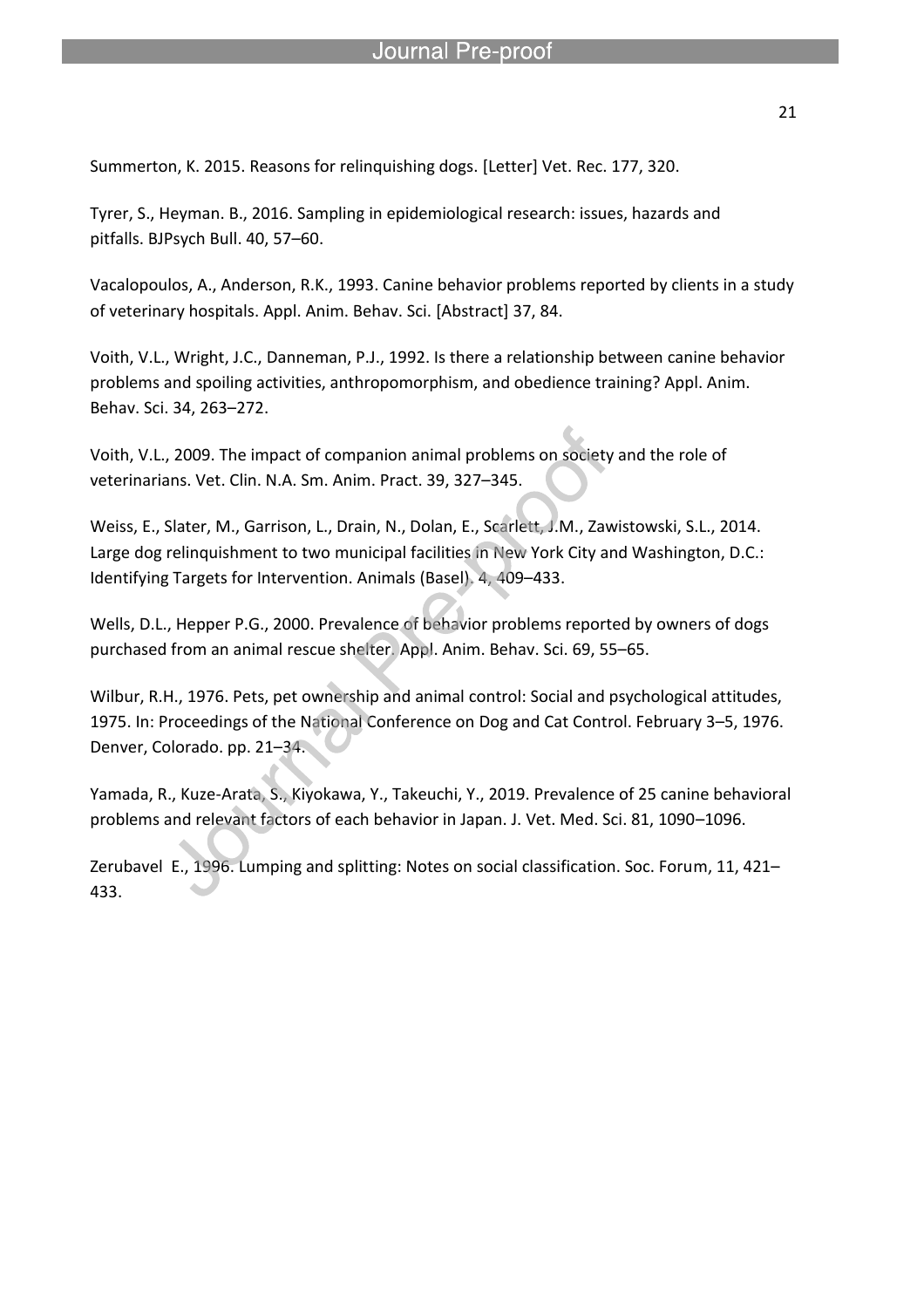| A: Initial relinquishment (12 studies) |                                                                                                                                                                                                                                                                                                                                                                                                                                                                                                                                                                                                                                                                                                                                                                                                                                                                                                                                                                                                                                     |  |
|----------------------------------------|-------------------------------------------------------------------------------------------------------------------------------------------------------------------------------------------------------------------------------------------------------------------------------------------------------------------------------------------------------------------------------------------------------------------------------------------------------------------------------------------------------------------------------------------------------------------------------------------------------------------------------------------------------------------------------------------------------------------------------------------------------------------------------------------------------------------------------------------------------------------------------------------------------------------------------------------------------------------------------------------------------------------------------------|--|
| <b>Wilbur, 1976</b>                    | The Pet Food Institute conducted personal interviews in 1975 of 150<br>former dog owners in 57 different urban, suburban, and rural areas<br>of the USA who had been screened for eligibility due to having<br>rehomed a dog. They reported that 21% of dogs were given away<br>because of being "untrained, uncontrollable." The time period<br>covered was not stated, nor was how the information was obtained<br>described.                                                                                                                                                                                                                                                                                                                                                                                                                                                                                                                                                                                                     |  |
| Arkow, 1985                            | In a convenience sample of 918 owners who brought their dogs to be<br>put up for adoption at 13 shelters in 8 states in 1981, dog behavioral<br>incompatibilities were cited by 26.4%, about the same as those citing<br>"owner lifestyle" reasons (27.7%).                                                                                                                                                                                                                                                                                                                                                                                                                                                                                                                                                                                                                                                                                                                                                                         |  |
| Rowan &<br>Williams, 1987              | Intake records for 1,680 dogs surrendered to a single shelter in<br>Oregon as collected by the Humane Society of Willamette Valley in<br>1985. Behavioral incompatibilities were cited as the reason by 20% of<br>relinquishing owners.                                                                                                                                                                                                                                                                                                                                                                                                                                                                                                                                                                                                                                                                                                                                                                                             |  |
| Miller et al., 1996                    | 53 owners who surrendered their dog to a single shelter in Ohio over<br>a 4-month period from October 1993-January 1994 completed a<br>questionnaire which provided a list of behaviors and reasons which<br>they could choose from. Behavioral incompatibilities were listed as a<br>reason for 30% of dogs.                                                                                                                                                                                                                                                                                                                                                                                                                                                                                                                                                                                                                                                                                                                       |  |
| Salman et al,<br>1998, 2000            | In the NCPPSP studies conducted at 12 shelters across the USA from<br>February 1995-April 1995, 2,092 people relinquishing 2,631 dogs and<br>puppies were interviewed in person. Participants were asked about<br>the frequency ("always," "mostly," "sometimes," "rarely/never") of<br>10 specific behaviors in the month prior (ranging from house soiling<br>and hyperactivity, to growling and attempting to bite people). Having<br>actually bitten a person was recorded dichotomously (Yes/No).<br>Respondents were also asked about the reason(s) they were<br>relinquishing, and could list up to five reasons per dog. Less than half<br>of the relinquishers (~40%) cited a behavioral incompatibly, and for<br>dogs having only a single relinquishment reason listed, 27% cited<br>behavioral incompatibilities. In terms of frequency, the authors noted<br>that between 46% to 89% of all relinquishers reported that the dogs<br>"rarely/never" exhibited the queried behaviors in the month prior to<br>surrender. |  |

### **Table 1: Behavior as listed as a reason for relinquishment of dogs to shelters**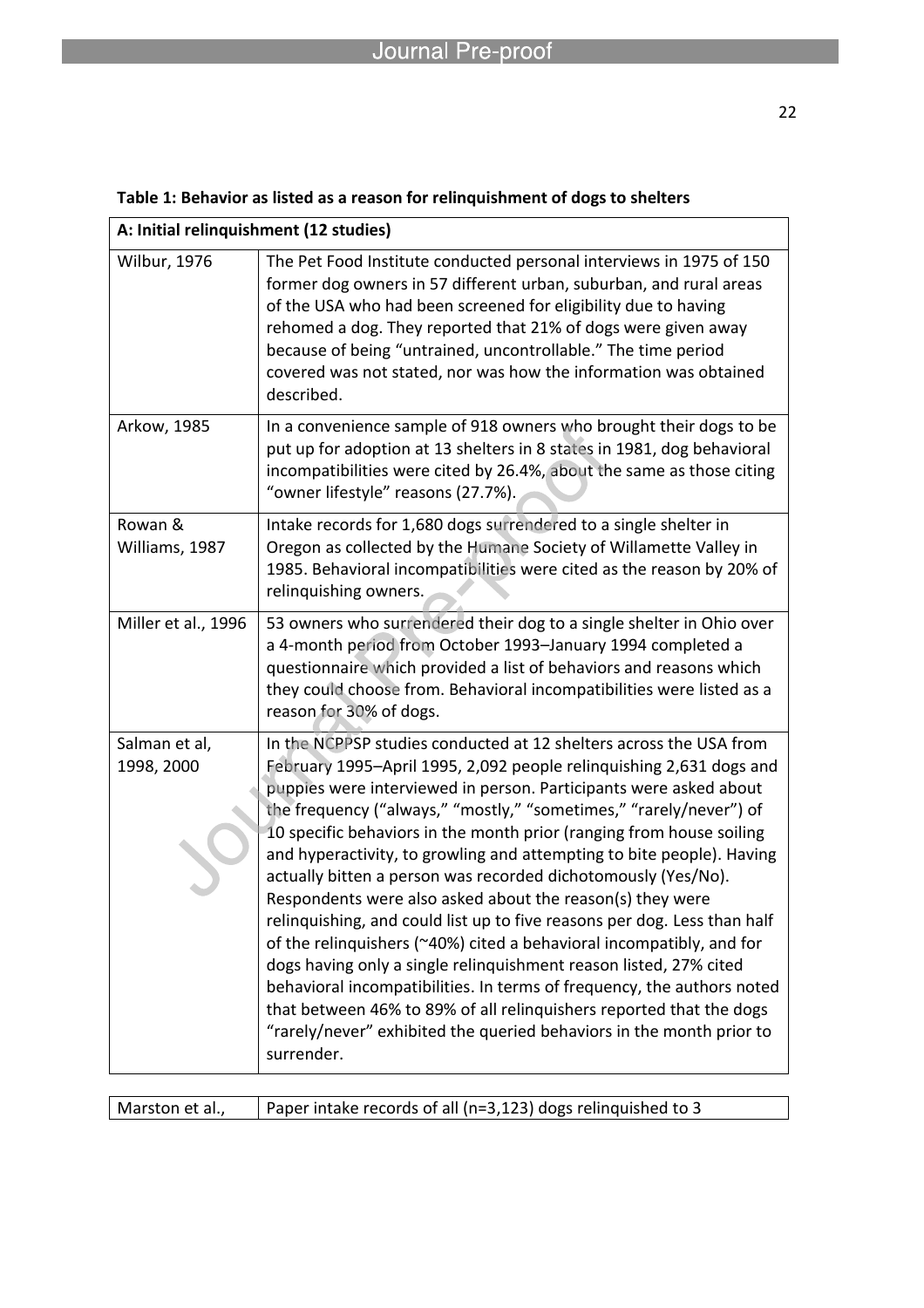| 2004                 | Melbourne area Australian shelters over a 1-year period covering<br>June 2001-May 2002 or November 2001-October 2002 were<br>reviewed. Of the records, only 10.8% (338 dogs) of the<br>relinquishment reasons were listed as being due to behavioral<br>incompatibilities. There were 100 dogs (3.2% of the total relinquished<br>intake) for which "aggression" was listed as the relinquishment<br>reason. Predatory behavior was mentioned for about 29 dogs (<1% of<br>total relinquished intake). Notably, however, for over one-third<br>(34.3%) of all dogs relinquished, no reason was recorded.                                                                                                                                                                                                                                                                                                                                      |
|----------------------|-----------------------------------------------------------------------------------------------------------------------------------------------------------------------------------------------------------------------------------------------------------------------------------------------------------------------------------------------------------------------------------------------------------------------------------------------------------------------------------------------------------------------------------------------------------------------------------------------------------------------------------------------------------------------------------------------------------------------------------------------------------------------------------------------------------------------------------------------------------------------------------------------------------------------------------------------|
| Diesel et al., 2010  | In a survey of owners of 2,806 dogs relinquished to 14 shelters in the<br>United Kingdom in 2005, about two-thirds (~n=1,853) of owners<br>reported their dogs as having behavioral incompatibilities, but these<br>were only listed as the actual reason for relinquishing the dog by<br>about a third (n=959, 34.2%). A total of 470 (16.7%) of relinquished<br>dogs were described by owners as having shown aggression to<br>people and 213 (7.6%) were described as having shown aggression to<br>pets. Reasons for relinquishment, as well as dog behaviors, were<br>collected via mostly closed questions (one open-ended). Behavioral<br>reasons, however, were not broken out in detail when reasons for<br>relinquishment were reported.                                                                                                                                                                                            |
| Kwan & Bain,<br>2013 | A convenience sample 80 owners relinquishing their dogs to three<br>shelters in Sacramento, California was obtained from a two-month<br>period during the summer, 2010. Surveys were either handed to<br>owners by staff or, in some cases, completed with an interviewer.<br>The survey contained both closed and open-ended questions. An<br>added dimension to their survey was that they asked owners to<br>provide a rating (0=no influence and 5=a very high influence) on the<br>effect of dog behaviors on their decision to relinquish. Nearly two-<br>thirds (52/80, 65%) provided a rating of >0, which indicated that<br>behavioral incompatibility played some role in the relinquishment.<br>However, only about half (49%) listed a score of 3, 4, or 5. There<br>were 38 (~47%) who listed a rating >0 for aggression to people or<br>other dogs (barking/growling and nipping/biting), and 23 (29%)<br>provided a rating ≥3. |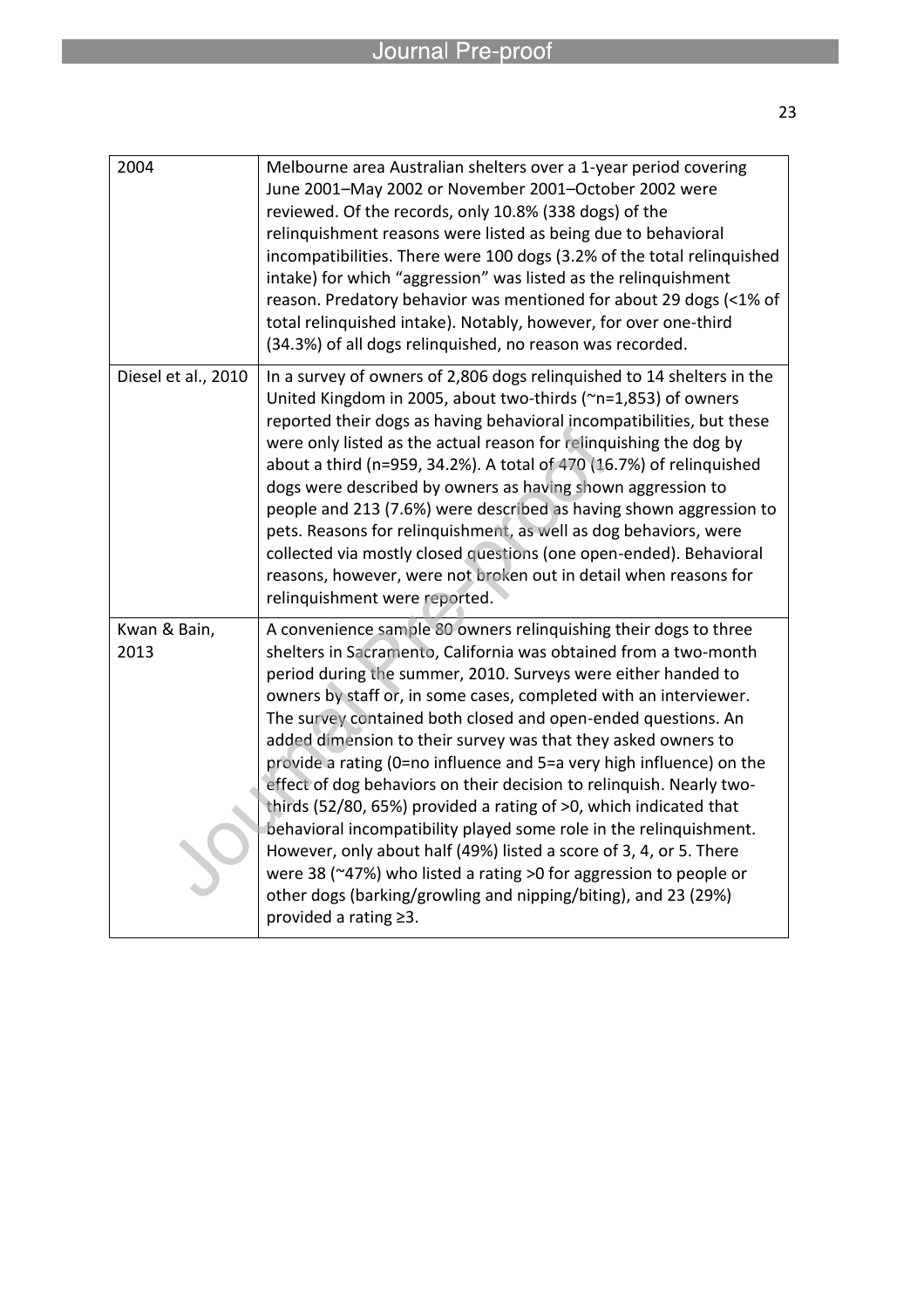| Weiss et al., 2014    | A convenience sample of owners was used to examine reasons that<br>large dogs (estimated >40 lbs.) were relinquished to two municipal<br>shelters, one in New York City (76 dogs over an 8-month period,<br>2012-2013) and one in Washington, D.C. (88 dogs over a 5-month<br>period, 2012). Relinquishment reasons were obtained through in-<br>person interviews. No specific behavior questions were asked;<br>however, behavioral incompatibilities were indicated as the primary<br>reason for ~10% of dogs in New York City and ~18% in Washington,<br>D.C.                                                                                                                          |
|-----------------------|--------------------------------------------------------------------------------------------------------------------------------------------------------------------------------------------------------------------------------------------------------------------------------------------------------------------------------------------------------------------------------------------------------------------------------------------------------------------------------------------------------------------------------------------------------------------------------------------------------------------------------------------------------------------------------------------|
| Dolan et al., 2015    | Personal interviews of people approaching a municipal shelter to<br>relinquish a dog in a low socioeconomic area of Los Angeles were<br>conducted, predominantly during July-August 2014. The reason for<br>them considering relinquishment was asked in an open-ended<br>question, and there was no limit to the number of answers given. Of<br>the 162 owners who answered, "behavior" was indicated by 12<br>(7.4%) as either a primary or secondary reason. The majority of<br>owners (76.9%) mentioned cost as a reason as a primary or<br>secondary reason. It is unknown how many of the survey participants<br>interviewed for relinquishments ultimately relinquished their dogs. |
| Summerton, 2015       | This short communication describes a study starting in February,<br>2015, which solicited reasons for relinquishment from 114<br>consecutive owners surrendering dogs to a shelter in the United<br>Kingdom. These reasons were then categorized into four broad<br>groups. Most (n=59, 51.8%) fell into the category of what the author<br>described as "social issues affecting the owner" (e.g., moving,<br>relationship breakdown, bereavement, long work hours), whereas<br>only 11 (9.6%) comments fell into the category of behavioral<br>incompatibilities (e.g., barking, nipping, boisterous, escaping).                                                                         |
| Jensen et al.<br>2020 | Records of 3,204 dogs relinquished to a single urban shelter in<br>Denmark over a period of 20 years (1996 to 2017) were examined.<br>Behavioral incompatibilities accounted for 732 dogs (23%), and none<br>specifically mentioned aggression to people; "Owner-related issues"<br>(e.g., owner health, housing issues, lack of time, lack of interest) were<br>highlighted as the most common (75%) reason for relinquishment.                                                                                                                                                                                                                                                           |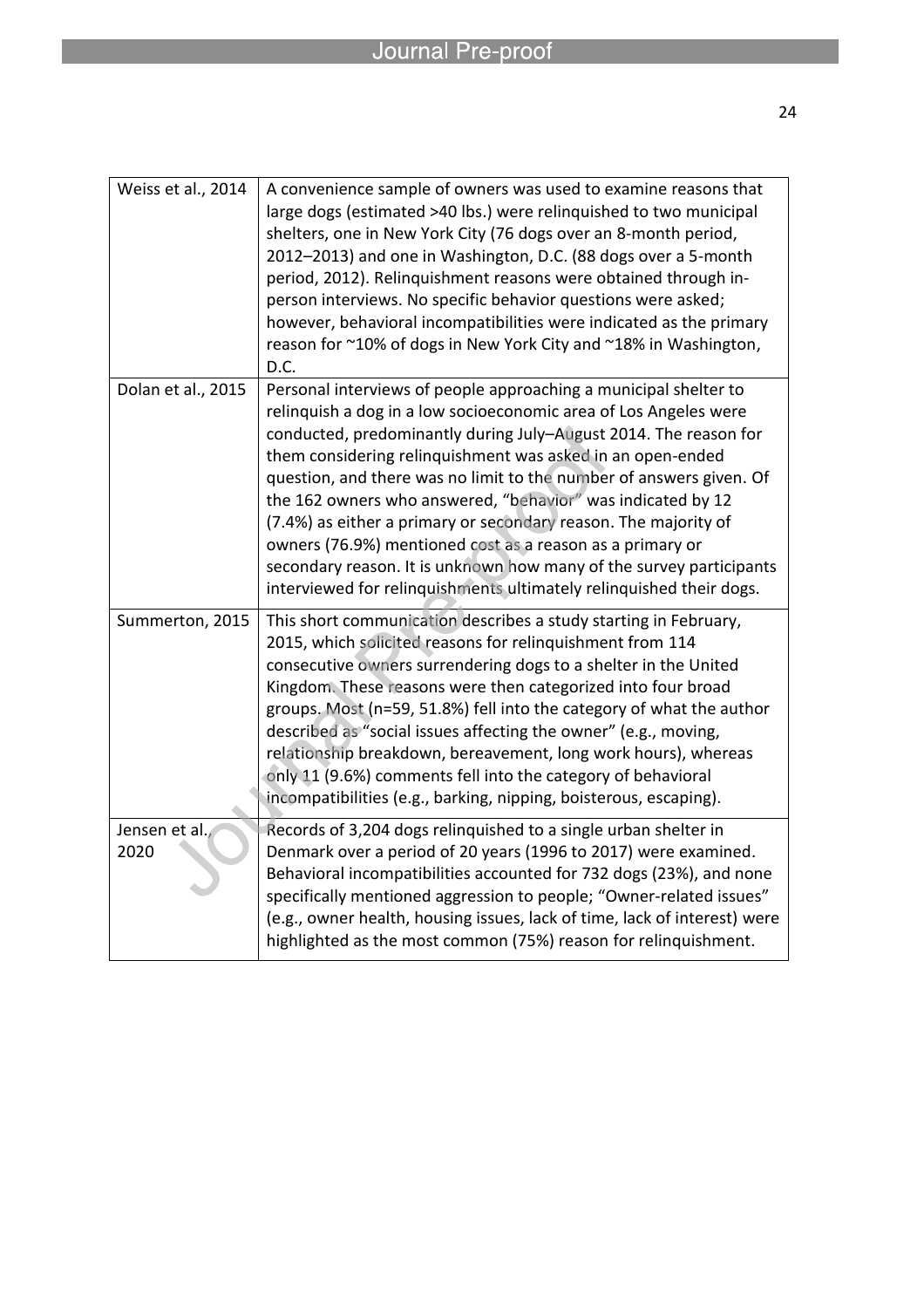| B: Dogs returned to a shelter post-adoption (6 studies) |                                                                                                                                                                                                                                                                                                                                                                                                                                                                                                                                                                                                                                                                                                                                                                                                                                                                   |  |
|---------------------------------------------------------|-------------------------------------------------------------------------------------------------------------------------------------------------------------------------------------------------------------------------------------------------------------------------------------------------------------------------------------------------------------------------------------------------------------------------------------------------------------------------------------------------------------------------------------------------------------------------------------------------------------------------------------------------------------------------------------------------------------------------------------------------------------------------------------------------------------------------------------------------------------------|--|
| Wells & Hepper,<br>2000                                 | A postal survey sent to 1,547 adopters was used to assess their<br>experience with their dog or puppy 4 weeks after adoption from a<br>shelter in Northern Ireland. Owners were asked about 10 different<br>behaviors, whether they still owned the dog, and if not, why. Of the<br>556 responders (response rate, 37%), 36 (6.5%) indicated they had<br>returned the dog to the shelter. Of owners who returned their dogs,<br>89.7% indicated that they had displayed at least one of the surveyed<br>behaviors. However, 67.1% of the owners who still had their dogs 4<br>weeks later also indicated that they had displayed at least one of the<br>behaviors listed above.                                                                                                                                                                                   |  |
| Marston, 2004                                           | Details of parent study are described in section A. A total of<br>318/4,405 (7.2%) adopted dogs were returned, and of these, ~70<br>(22%) were due to behavior incompatibilities.                                                                                                                                                                                                                                                                                                                                                                                                                                                                                                                                                                                                                                                                                 |  |
| Mondelli et al.,<br>2004                                | People who adopted and later returned a dog to a shelter in Milan,<br>Italy during a 6-year period (1996 - 2001) were given a questionnaire<br>to complete when returning, which included reasons for relinquishing<br>the dog. 307/431 owners who returned dogs completed<br>questionnaires. About 13% of female and 17% of male dogs who<br>were adopted were later returned. When reporting the reason for<br>relinquishment, 46 people (14.9%) noted aggression towards people<br>and 120 (38.8%) noted other behavioral incompatibilities including<br>Vocalizing too much, hyperactivity, destruction / soiling the house,<br>escaping, disobedience and problems with other pets. However, it<br>should be noted that the reason for relinguishment was collected on<br>the second page of the questionnaire under the sub-heading of<br>"Dog's behavior". |  |
| Shore, 2005                                             | In 2004, phone interviews were conducted with 78/100 people who<br>had returned a dog or cat to a single shelter in Kansas within a 2-year<br>period following adoption. Most (n=82) of the animals were dogs.<br>The interview included open-ended questions about what led to the<br>return. Because responders were allowed to list more than one<br>reason, it is not possible to determine the exact percent of dogs for<br>which the 59 behavioral incompatibilities mentioned applied.                                                                                                                                                                                                                                                                                                                                                                     |  |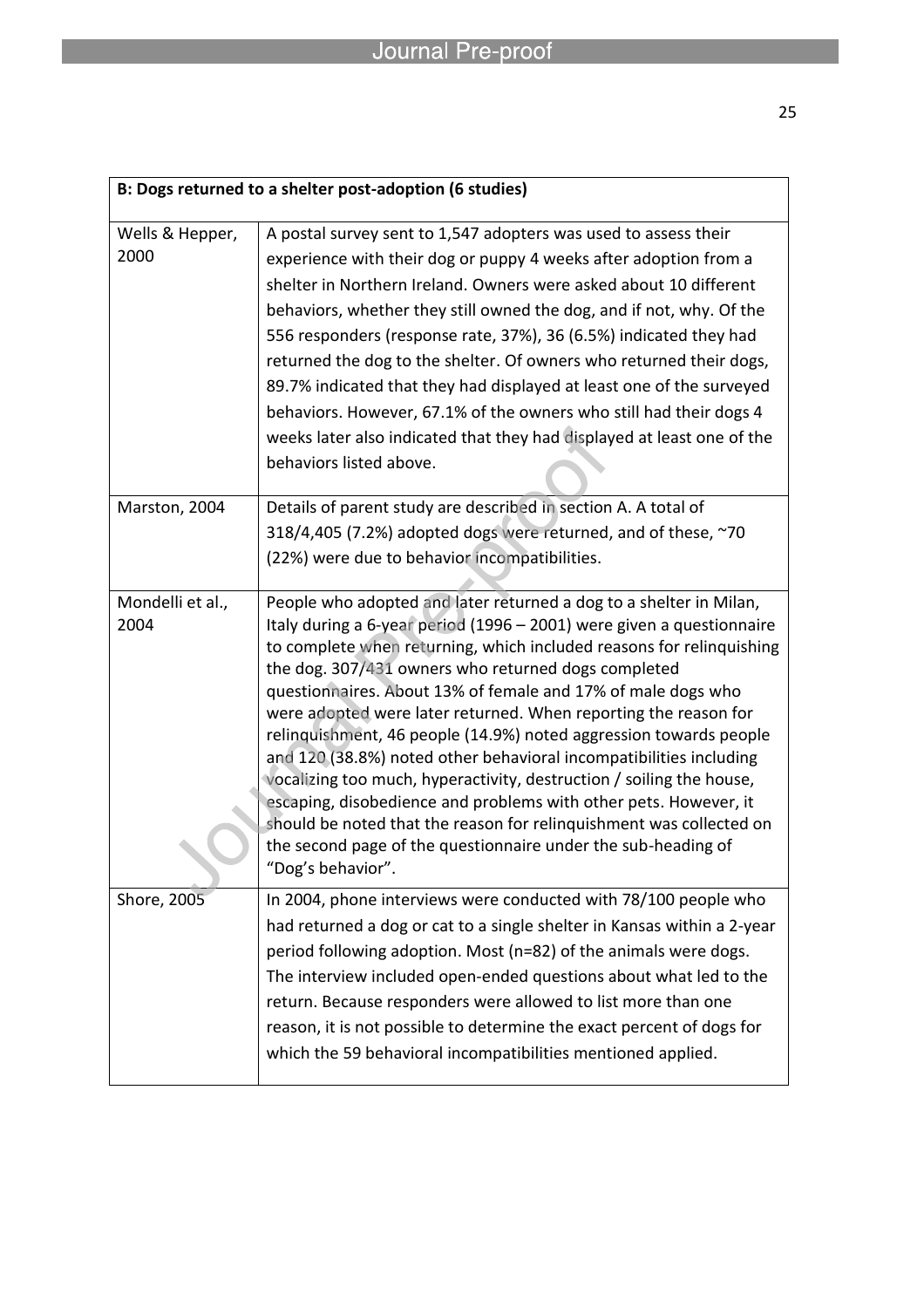| Diesel et al., 2008   | 4,500 dogs from 14 different shelters in the United Kingdom were<br>followed prospectively after adoption in 2005 into a new home. A<br>questionnaire with predominately closed questions was sent out by<br>mail 6–8 weeks after adoption, and follow-up phone calls were made<br>6 months after adoption. Of the 662 (14.7%) dogs returned to the<br>shelter within 6 months, 388 (58.6%) owners reported the return was                                                                                            |
|-----------------------|-----------------------------------------------------------------------------------------------------------------------------------------------------------------------------------------------------------------------------------------------------------------------------------------------------------------------------------------------------------------------------------------------------------------------------------------------------------------------------------------------------------------------|
|                       | due to various behavioral incompatibilities.                                                                                                                                                                                                                                                                                                                                                                                                                                                                          |
| Hawes et al.,<br>2020 | 102 dogs (~6% of adopted dogs during the 4-month study period in<br>2018) were returned to a shelter in Texas whose population includes<br>animals considered difficult to adopt and transferred from other<br>facilities. More than half had been in adoptive homes for more than<br>60 days and one reason for the return was recorded for each dog by<br>shelter personnel. 55.9% were recorded as being returned for<br>behavioral reasons, most commonly aggression toward humans<br>(23.5%) or animals (14.7%). |

Journal Pro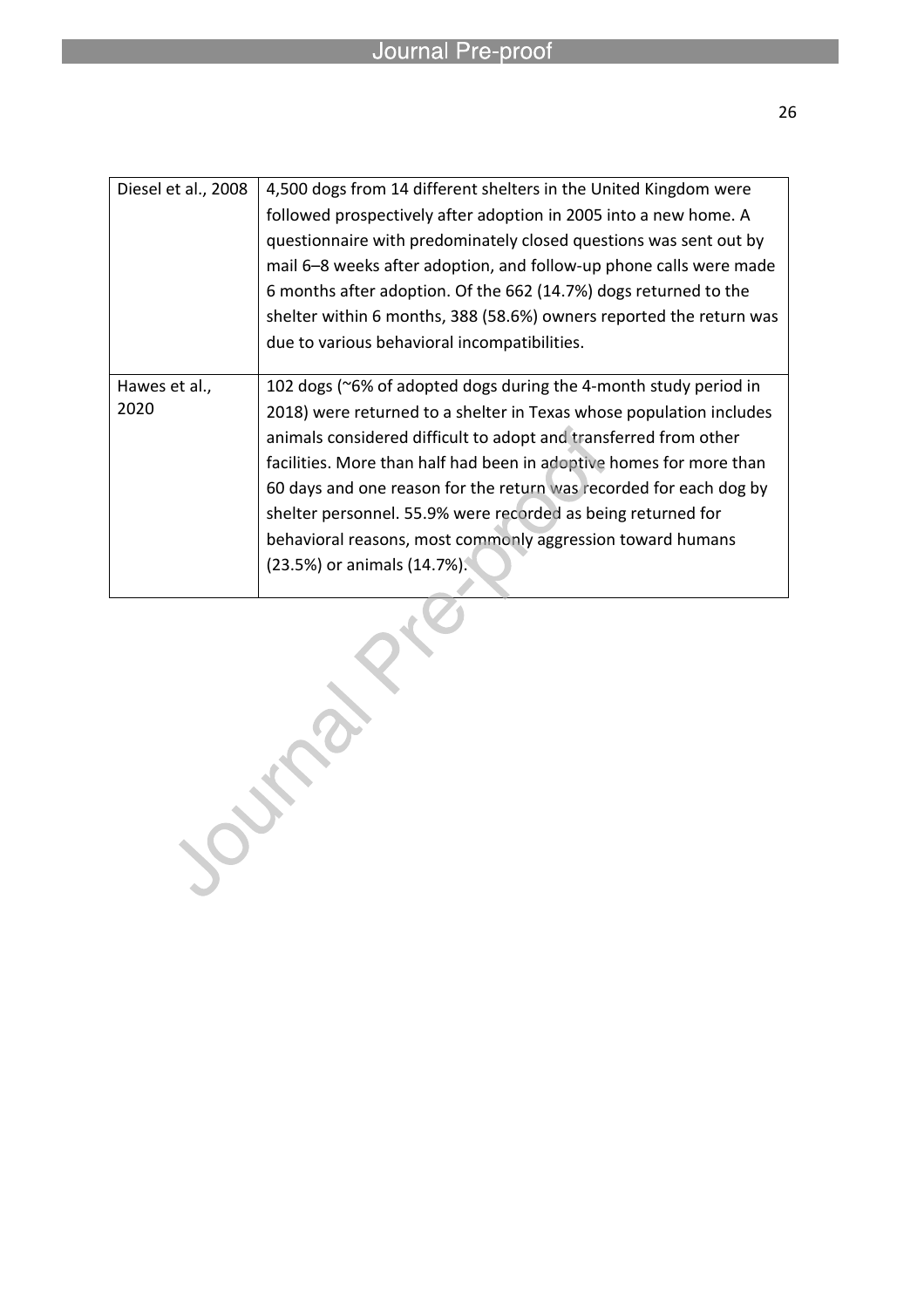| Voith et al., 1992               | 711 paper questionnaires were completed by clients in a waiting<br>room at a University veterinary hospital in Pennsylvania in 1981.<br>The survey included the question: "Does your dog engage in any<br>behavior which is a problem for you? Yes / No. Please explain<br>briefly." Forty-two percent of respondents answered "Yes", and<br>20% of those that identified a specific behavior after a "Yes"<br>answer reported multiple behaviors their dogs engaged in as<br>problematic.                                                                                                                                                                                                                                                                                                                                                                      |
|----------------------------------|-----------------------------------------------------------------------------------------------------------------------------------------------------------------------------------------------------------------------------------------------------------------------------------------------------------------------------------------------------------------------------------------------------------------------------------------------------------------------------------------------------------------------------------------------------------------------------------------------------------------------------------------------------------------------------------------------------------------------------------------------------------------------------------------------------------------------------------------------------------------|
| Vacalopoulos &<br>Anderson, 1993 | A study conducted in veterinary hospitals in Minnesota was<br>described only in a conference abstract. More than 90% of                                                                                                                                                                                                                                                                                                                                                                                                                                                                                                                                                                                                                                                                                                                                         |
|                                  | surveyed clients indicated that their dog had one or more<br>behavior problems. The studied owners reported that jumping                                                                                                                                                                                                                                                                                                                                                                                                                                                                                                                                                                                                                                                                                                                                        |
|                                  | on people was the most frequent behavioral problem (55%).                                                                                                                                                                                                                                                                                                                                                                                                                                                                                                                                                                                                                                                                                                                                                                                                       |
| Patronek et al., 1996            | A random-digit dial telephone survey of 748 dog owners in St.<br>Joseph County, Indiana was conducted in 1994. Owners were<br>asked about six specific behaviors and how frequently they<br>occurred. For any frequency of occurrence ("daily," "weekly,"<br>"<2 times/month), the reported prevalence was 62% for barking,<br>28% for chewing, 45% for hyperactivity, 29% for inappropriate<br>elimination, 12% for aggression to other pets, and 20% for<br>aggression to people.                                                                                                                                                                                                                                                                                                                                                                             |
| New et al., 2000                 | Data were obtained from a mail survey in 1995-1996 of a<br>representative sample of 3,434 current dog owners who were<br>members of a national consumer panel in the USA. Specific<br>behaviors were included in the survey, and owners were asked<br>how frequently (from four frequency options) their dog had<br>exhibited them in the past month. For any frequency of<br>occurrence of various behaviors (above "rarely/never") the<br>prevalence was $\approx$ 45% for being too noisy, $\approx$ 29% for damage to<br>property, ~48% for hyperactivity, ~22% for house soiling, ~29%<br>for aggression to other animals (growl/snarl/snap/attempt to<br>bite), ~12% for fighting or attacking other animals, ~17% for<br>aggression towards people (up to and including attempts to<br>bite), ~31% for escaping the house or yard, and 4.5% for biting a |
|                                  | person                                                                                                                                                                                                                                                                                                                                                                                                                                                                                                                                                                                                                                                                                                                                                                                                                                                          |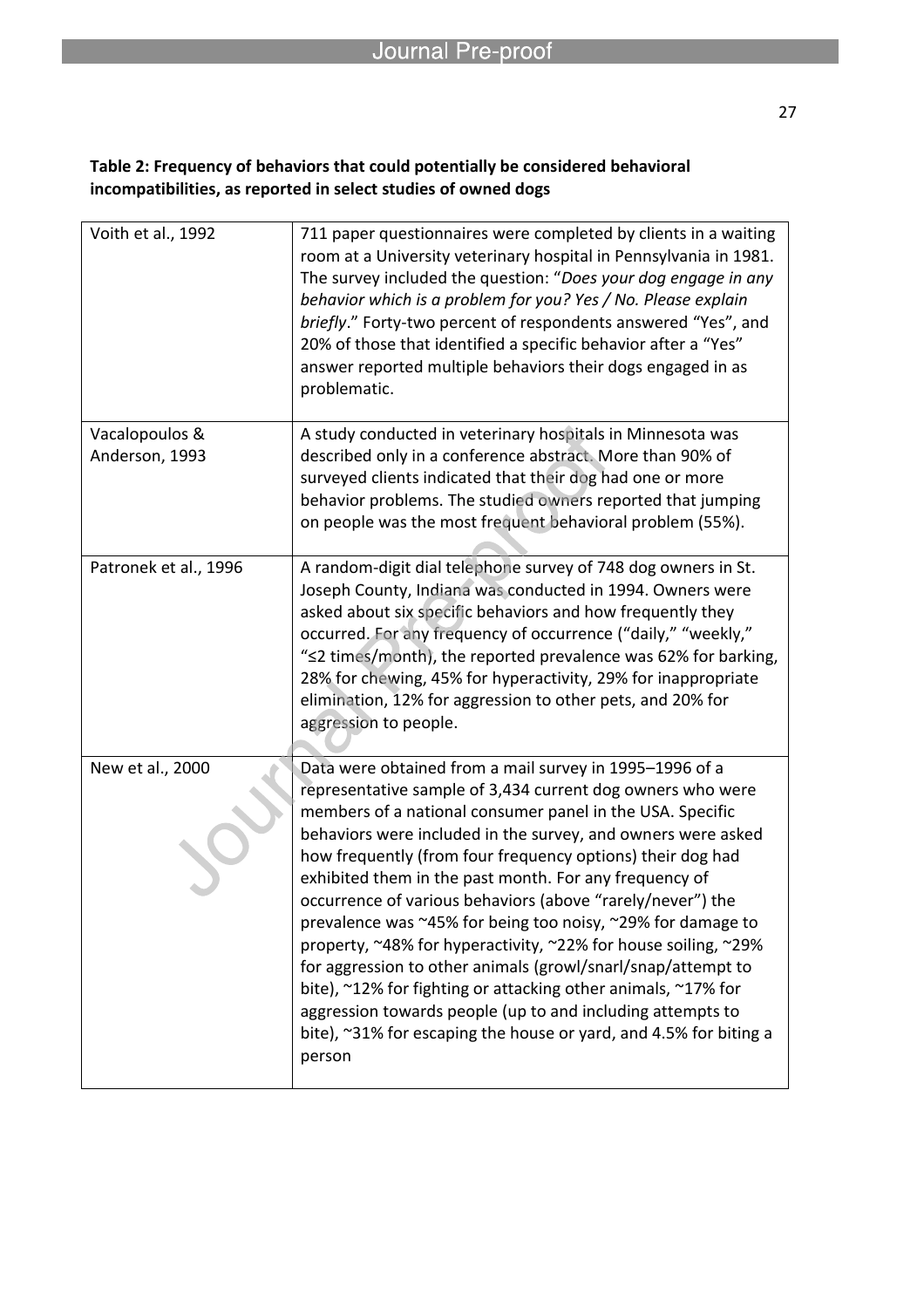| Guy et al., 2001       | A one-page survey was completed by 3,226 clients in 20<br>veterinary clinics across three eastern Canadian provinces.<br>Owners were asked three closed yes/no questions regarding<br>aggressive behavior (growling at members of the household;<br>growling or snapping when food, toys, or other objects are taken<br>by someone; biting members of the household). Forty-one<br>percent of the dogs were reported by their owners to have<br>growled at a member of the household, 20.6% were reported to<br>have growled or snapped at a person when they tried to take<br>food, toys or other objects, and 15.6% were reported to have<br>ever bitten a member of the household (even if believed it<br>happened by accident).                                                                                                                                                   |
|------------------------|---------------------------------------------------------------------------------------------------------------------------------------------------------------------------------------------------------------------------------------------------------------------------------------------------------------------------------------------------------------------------------------------------------------------------------------------------------------------------------------------------------------------------------------------------------------------------------------------------------------------------------------------------------------------------------------------------------------------------------------------------------------------------------------------------------------------------------------------------------------------------------------|
| Kobelt et al., 2003    | A random sample of 203 registered dog owners in Melbourne,<br>Australia were given a questionnaire via phone. The survey<br>contained questions about the frequency of 19 different<br>behaviors. The most commonly reported behaviors from the<br>survey list (at a frequency of "always," "often," or "sometimes")<br>was overexcitement (63%), followed by jumping up on people<br>(56%), rushing at people/dogs (38%), and excessive barking<br>$(32%)$ .                                                                                                                                                                                                                                                                                                                                                                                                                         |
| Blackwell et al., 2008 | A convenience sample of 192 owners walking their dog or<br>leaving a veterinary clinic in three areas of the United Kingdom<br>completed a questionnaire that included frequency of 36 specific<br>behaviors and, if the owner reported that behavior, a follow up<br>question on whether the owner considered that behavior to be<br>problematic. Only 3 dogs were not reported to not show any of<br>the behaviors surveyed. The most commonly reported behaviors<br>surveyed were jumping up at owners (78%), pawing or<br>demanding attention (75%), excitable with visitors (74%), and<br>pulling on the lead (69%). Most (76%) owners considered at least<br>one behavior to be a problem. The behaviors described most<br>frequently as being problematic among owners whose dogs<br>expressed them were aggression towards family members,<br>house soiling, and destruction. |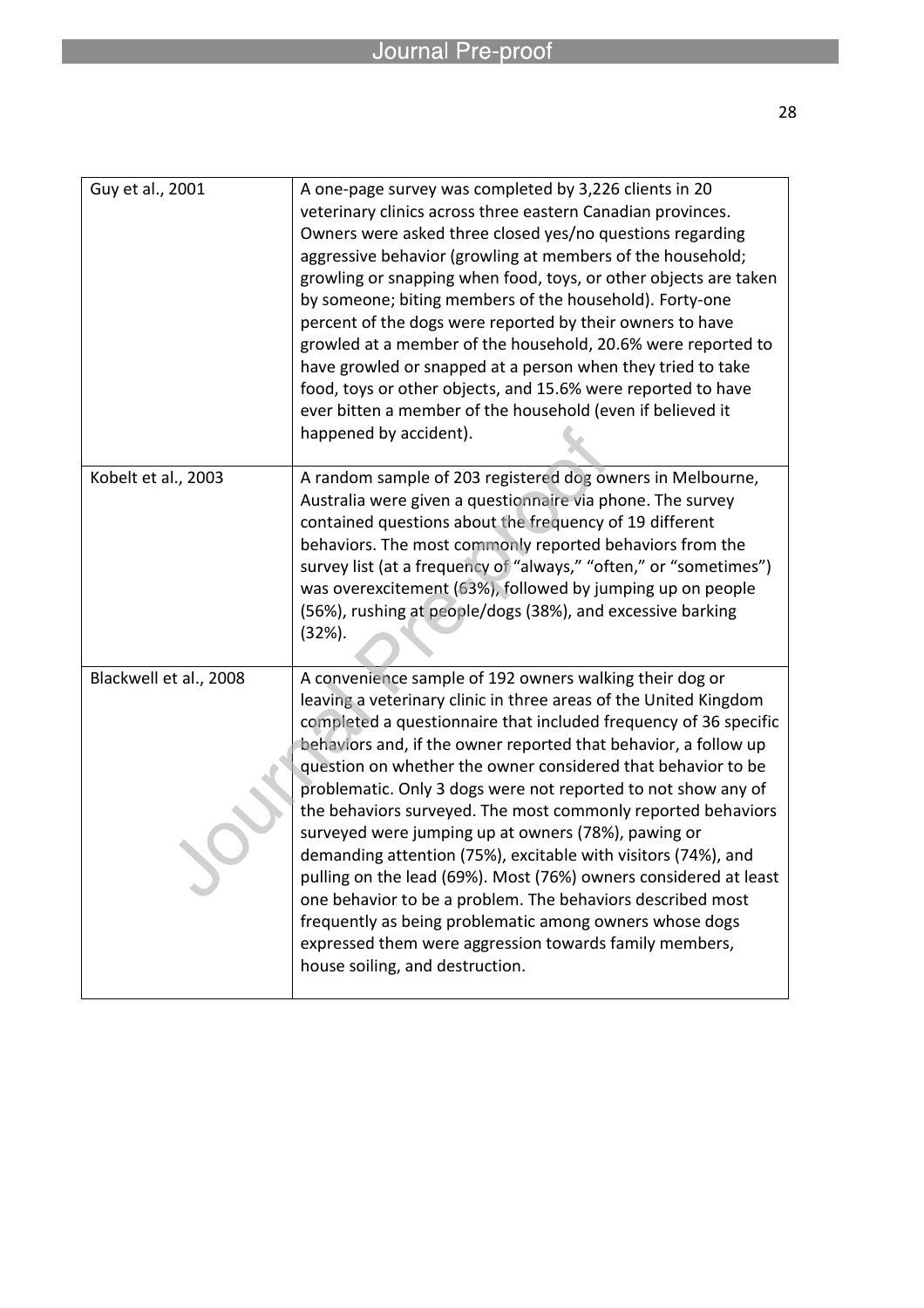| Casey et al., 2014     | Data from a variety of convenience samples (e.g., distributing<br>questionnaires at dog shows, other unspecified events that the<br>authors thought dog owners were likely to frequent, and<br>veterinary practices) was gathered in the United Kingdom from<br>May 2007-August 2009, with about 25% of the questionnaires<br>returned by mail (3,897 total). Specific questions were asked<br>about aggressive behavior towards familiar and unfamiliar<br>people, as well as fear / hiding behavior with people, with<br>yes/no answers. The authors defined aggression as barking,<br>lunging, growling, or biting. Owners reported extremely low<br>levels of aggression compared with other studies, e.g., ~3% of<br>respondents reported aggression toward family members and<br>~7% reported aggression towards unfamiliar people entering the<br>house. This, together with the low response rate, suggests a self-<br>selection bias.        |
|------------------------|-------------------------------------------------------------------------------------------------------------------------------------------------------------------------------------------------------------------------------------------------------------------------------------------------------------------------------------------------------------------------------------------------------------------------------------------------------------------------------------------------------------------------------------------------------------------------------------------------------------------------------------------------------------------------------------------------------------------------------------------------------------------------------------------------------------------------------------------------------------------------------------------------------------------------------------------------------|
| Scott et al., 2018     | A convenience sample of 107 people who had recently adopted<br>a dog from a single shelter in South Australia were surveyed via<br>phone between June 2015-August 2016. Respondents were<br>contacted between 5-75 days post-adoption. Owners were<br>asked if they were experiencing any undesirable behaviors with<br>their dog (yes/no), how satisfied they were with their pet<br>overall, and how satisfied they were their pets' behavior. Almost<br>all respondents indicated being either very satisfied (n=90) or<br>satisfied (n=12) with their dog. Responses were similar with<br>respect to satisfaction with behavior (very satisfied: n=69,<br>satisfied: n=28), despite the fact that 57 (53.3%) owners<br>reported experiencing behaviors such as pulling on leash,<br>scratching/chewing furniture, inappropriate elimination, and<br>barking/vocalizing. Response rates were not specified, so<br>response bias remains a concern. |
| Dinwoodie et al., 2019 | Responses of 2,480 dog owners in 16 countries (mostly USA)<br>were obtained via an open-access Internet survey that was made<br>available for 90 days. Respondents were recruited through<br>various media platforms. However, to attempt to address<br>response bias, responses from owners who indicated that their<br>dog's behavior being problematic was the reason for their<br>participation were excluded from the study. The prevalence of<br>owner-reported behavioral incompatibilities among the 4,114<br>dogs was 85%. A median of 2 behaviors/dog were reported<br>(range, 0-12).                                                                                                                                                                                                                                                                                                                                                       |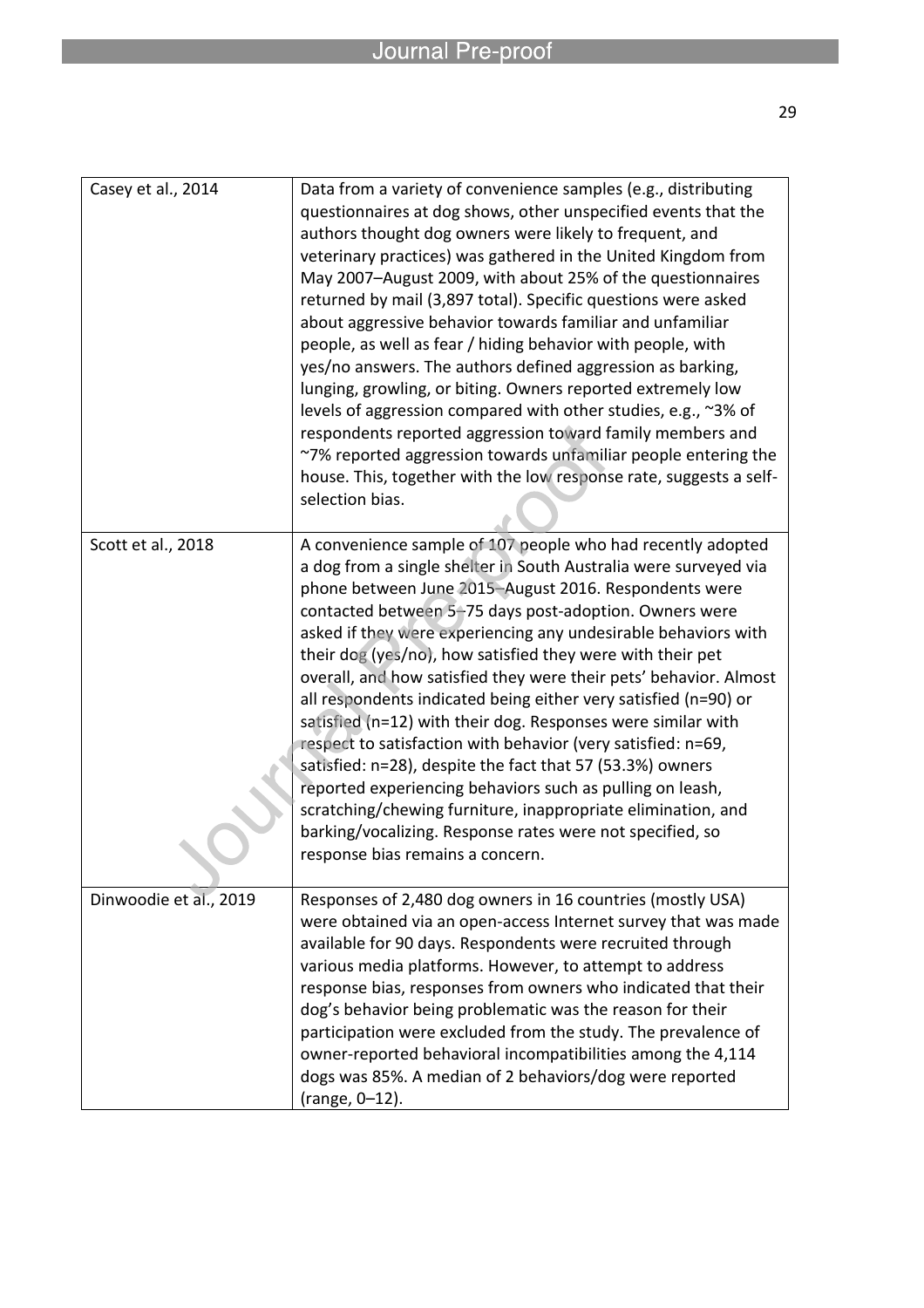| Yamada et al., 2019   | Participants were recruited in February 2018 from subscribers to<br>an online magazine published by a pet products retailer in Japan.<br>The 2,050 online responders indicated the frequency of 25<br>different behaviors by their dog in the past three months, as well<br>as how troubled they were by each behavior. Eighty-six percent<br>of the participants answered that they were "moderately<br>troubled" or "very troubled" by at least one of the listed<br>behaviors. Of the queried behaviors, "barking at noises inside<br>the house" and "barking at unfamiliar visitors" were the most<br>frequently reported, as well as the behaviors deemed most<br>troubling.                                                                                                                                                                                                                                                                                                                      |
|-----------------------|--------------------------------------------------------------------------------------------------------------------------------------------------------------------------------------------------------------------------------------------------------------------------------------------------------------------------------------------------------------------------------------------------------------------------------------------------------------------------------------------------------------------------------------------------------------------------------------------------------------------------------------------------------------------------------------------------------------------------------------------------------------------------------------------------------------------------------------------------------------------------------------------------------------------------------------------------------------------------------------------------------|
| Lord et al., 2020     | People who were part of the self-selected 'Generation Pup'<br>longitudinal study cohort in the United Kingdom and Republic of<br>Ireland were surveyed (online or via paper) about whether or<br>not they found any of their dog's behavior(s) to be problematic,<br>as well as the frequency of specific behaviors in their dogs when<br>they were 6 (n=965) and 9 months of age (n=784). Participating<br>owners reported that approximately one-third of dogs (31.3% of<br>6 months; 35.2% of 9 months) showed behaviors that they found<br>problematic (most commonly reported: jumping on people,<br>pulling on leash, recall issues, excessive or inappropriate barking,<br>etc.). However, many owners reported their dogs exhibiting the<br>same behaviors without deeming them problematic (e.g.: 79.7%<br>of those who responded at 9 months reported leash pulling, and<br>only 5.2% of total respondents listed leash pulling when asked to<br>describe their dog's problematic behavior). |
| Didehban et al., 2020 | Owners visiting a single University veterinary hospital in Iran<br>completed a closed-end questionnaire to assess the prevalence<br>of 13 different behavioral incompatibilities. 345/401 (86%) dogs<br>were noted as displaying one of these 13 behaviors. The<br>behaviors that were reported to be most common were<br>excessive activity (38.7%), fearfulness (27.9%), destructiveness<br>(27.2%) and aggression toward unfamiliar people (23.7).                                                                                                                                                                                                                                                                                                                                                                                                                                                                                                                                                  |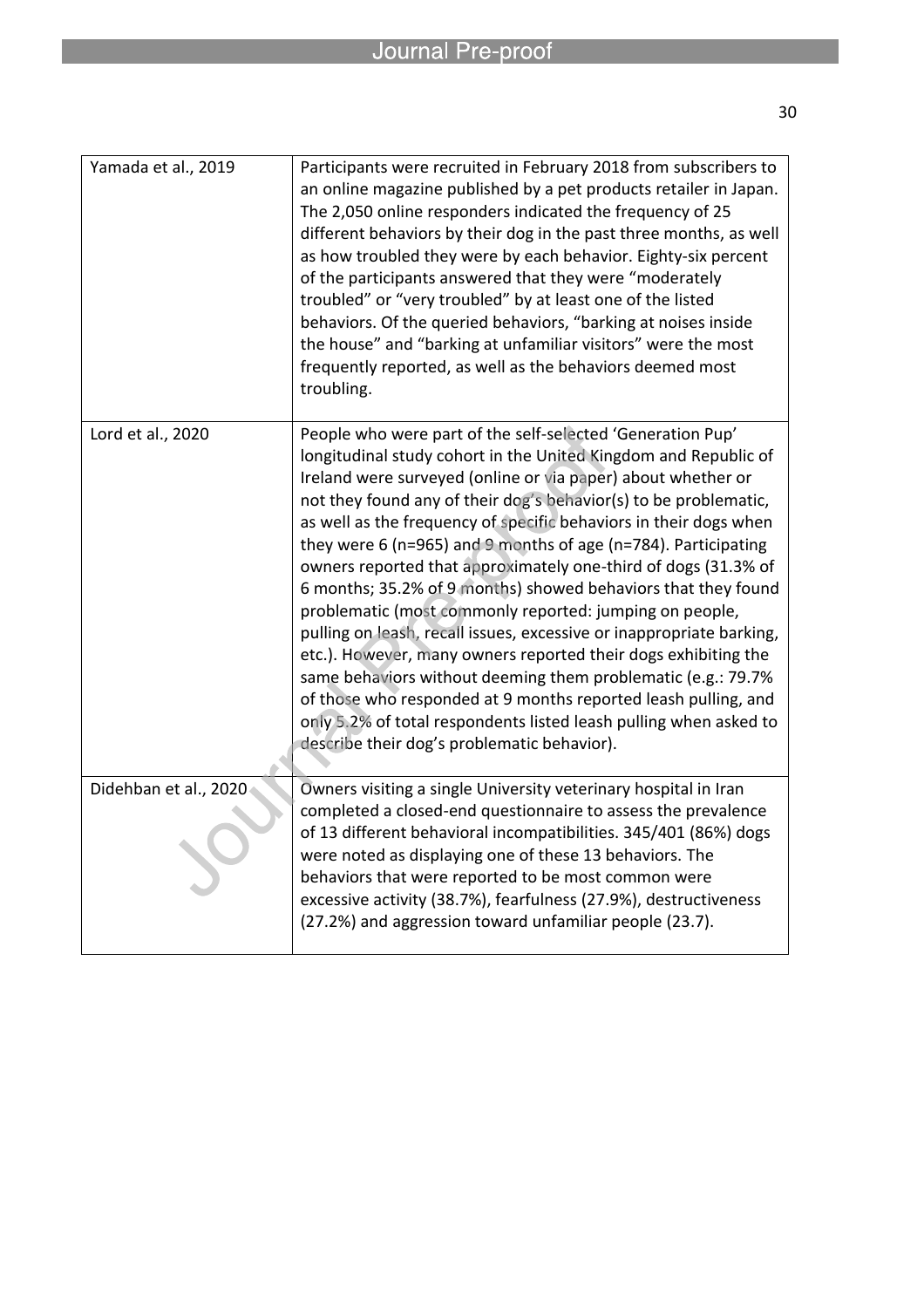

#### **Figure 1. Behavioral risk factors for relinquishment of owned dogs to animal shelters in two epidemiological studies**

\* p<0.05; †listed as p<0.05, but upper or lower limit of the 95% confidence interval for the odds ratio is 1.00.

1: From New et al., 2000. Table 3.